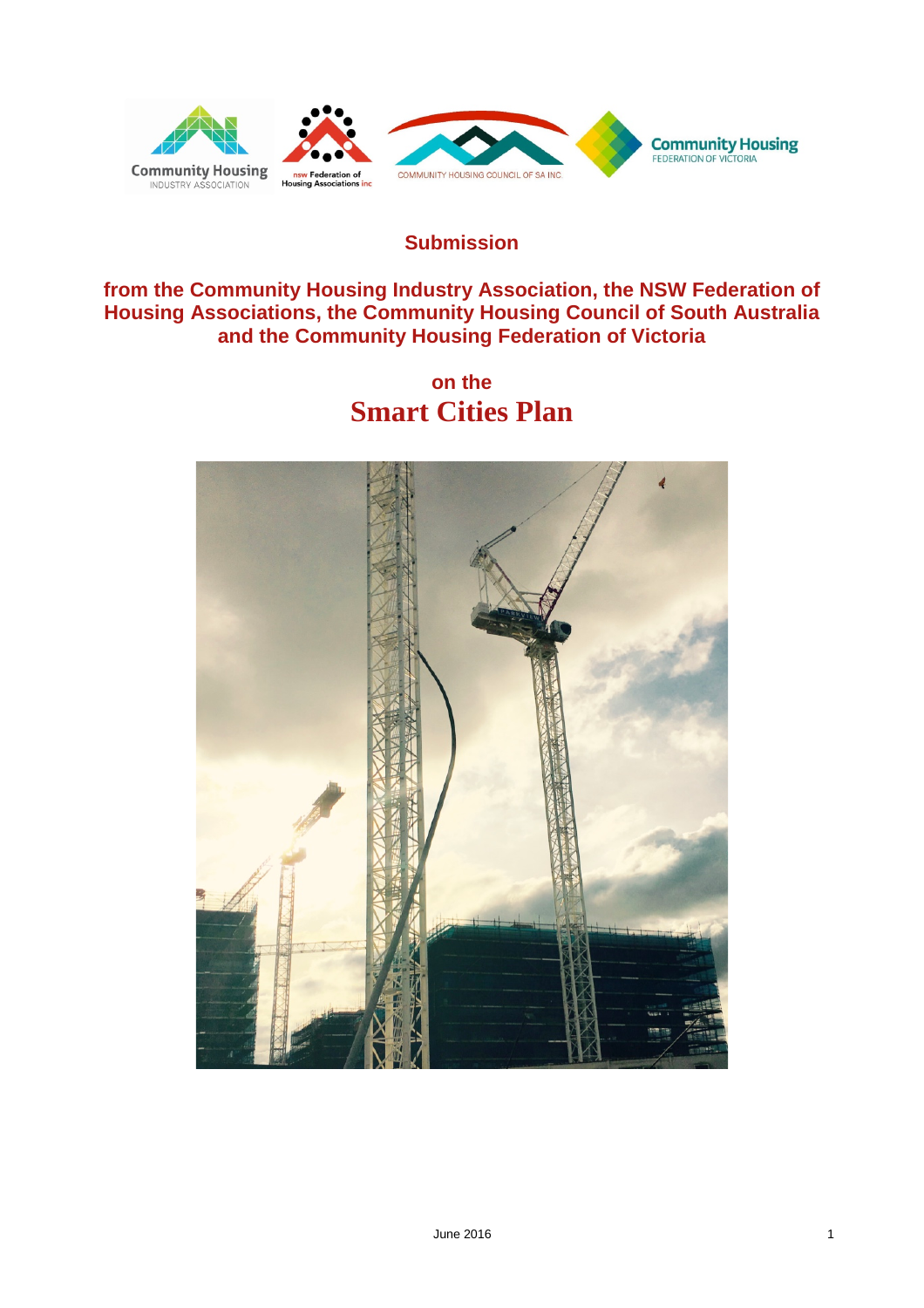## **Submission from the Community Housing Industry Association, the NSW Federation of Housing Associations, the Community Housing Council of South Australia and the Community Housing Federation of Victoria**

# **on the Smart Cities Plan**

## **Executive Summary**

- Australia's major cities are home to three in four Australians and are responsible for producing more than 80 per cent of the nation's economic output. The Commonwealth Government's renewed national focus on our cities is a most welcome development. To succeed our cities need to be productive and accessible but also liveable and life enhancing for all their citizens.
- The Community Housing Industry Association, the NSW Federation of Housing Associations, the Community Housing Federation of Victoria, the Community Housing Council of South Australia and their member organisations appreciate the invitation to join this important conversation. Together we assist around 300 plus community housing providers, serving over 80,000 households residing in affordable and community housing and accommodating around 170,000 household members.
- This joint submission flags the community housing industry's desire to make an ongoing contribution to the development of the Smart Cities agenda from a rapidly growing and dynamic part of the not-for-profit sector.
- We wholeheartedly support the goal of helping Australian cities reach their full potential starting with a framework, a national Smart Cities Plan, to help secure our future prosperity and global competitiveness.
- Affordable housing is now essential economic and social infrastructure for generating greater productivity and broadening participation in what our cities and regional centres have to offer.
- However, there is a real risk that if the problem of unaffordable housing grows unchecked, it will cause a polarising effect that results in the very opposite outcomes to those envisioned for a smart city - producing an altogether unwanted outcome that spatially separates a city's communities into those who benefited from government investment from those that did not.
- We therefore applaud that the Smart Cities Plan makes affordable housing supply one of its prime objectives.
- While these reforms aim to bring benefits to all Australians, special attention needs to be given to low income renters in the Smart Cities Plan and its City Deals.
- Increasing general housing supply alone is not sufficient for this group. Commonwealth Treasury has recently noted that if housing is to be affordable to these renters, the risk return profile of affordable housing becomes a key impediment for the general market to deliver. A dedicated below market affordable rental housing response is also required.
- The community housing industry is both willing and able to respond to these new opportunities and to work across government with private sector partners and financiers. A proven track record, rapid growth and capacity building have propelled members of the industry to become key frontline partners in many major housing project developments across the country. The industry stands ready to perform an even larger role in market facilitation in City Deals.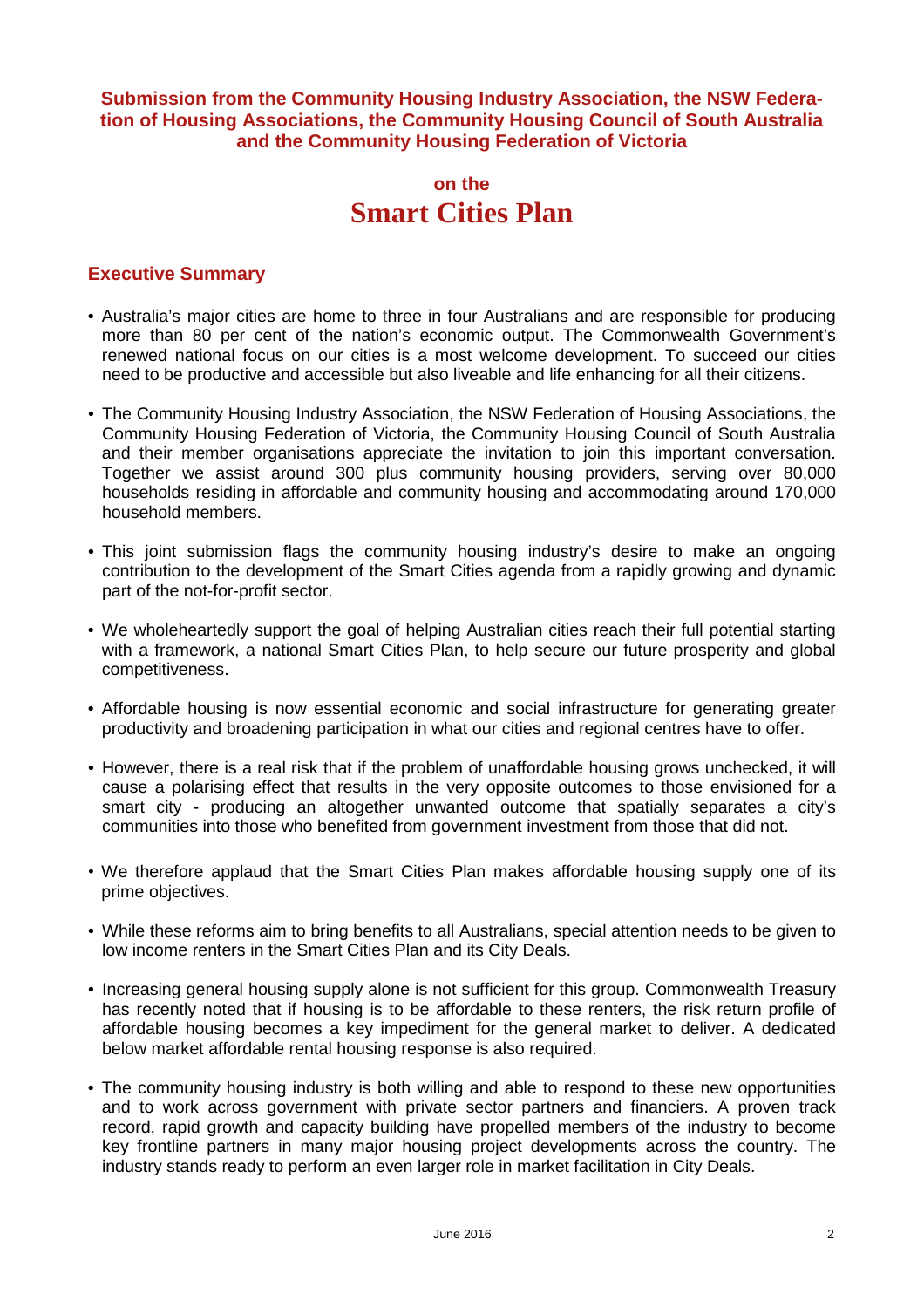- Community housing providers can bring to the table a number of wider economic benefits to the Smart City agenda: helping to unlock new opportunities to deliver new housing products and services, effectively leveraging the benefits that transport infrastructure can provide; more efficiently delivering services by bringing people, employment and support and supply networks closer together; and achieving tangible improvements in human capital through the provision of affordable housing in the right location with a mix of other social infrastructure.
- We welcome the Commonwealth's agenda for:
	- a renewed national focus on our cities, which can through City Deals respond flexibly to diverse locational opportunities and constraints
	- a Smart Cities focus on the people and the development of human capital not just infrastructure for a more productive future
	- Smart Cities which give particular attention to affordable housing as an integral part of an urban strategy for more vibrant and liveable cities.
- As the framework for City Deals is progressed, our industry would greatly welcome further advice around the Commonwealth's commitments to fund and resource these game changing infrastructure initiatives. Community housing providers are keen to understand the opportunities to engage with these long term rolling investment programs.
- An integrated policy and program approach will also be important to achieve a whole-ofgovernment perspective and drive inter-jurisdictional reform. Tackling reduced housing affordability will require better problem definition and a detailed understanding of who could be detrimentally affected. To translate the bold policy intent of Smart Cities into outcomes for residents, new policy prescriptions, targets and measures will be required.
- To quickly take forward the Smart Cities agenda and enable the industry to play an expanded role across jurisdictions, new national architecture is required to respond to the challenges ahead.
- City Deals will need new national institutional responses that can promote the community housing industry's access to sound market analysis, private finance, funding and effective national regulation. A challenge for the Commonwealth will be to co-design, coordinate and streamline these arrangements in time to address the size and scale, project approval deadlines and other business demands of City Deals, as they roll out.

### *This submission proposes the following recommendations for the consideration of the Department of Prime Minister and Cabinet:*

1. The adoption of a set of equity and productivity principles that can be applied to all Smart City initiatives to ensure that the entire community gets to enjoy the greater opportunities presented by Smart Cities.

In the affordable rental housing arena, these equity and productivity principles would support:

- the targeting of affordable rental housing to low and moderate income earners in housing stress.<sup>[1](#page-2-0)</sup>
- measurable person centred outcomes
- special attention to communities displaced by urban transformations that are part of City Deals
- attracting finance from institutional investors to fund new affordable housing supply

<span id="page-2-0"></span> $1$  This would focus on households receiving incomes below the national median household income while giving attention to those in the bottom two income quintiles.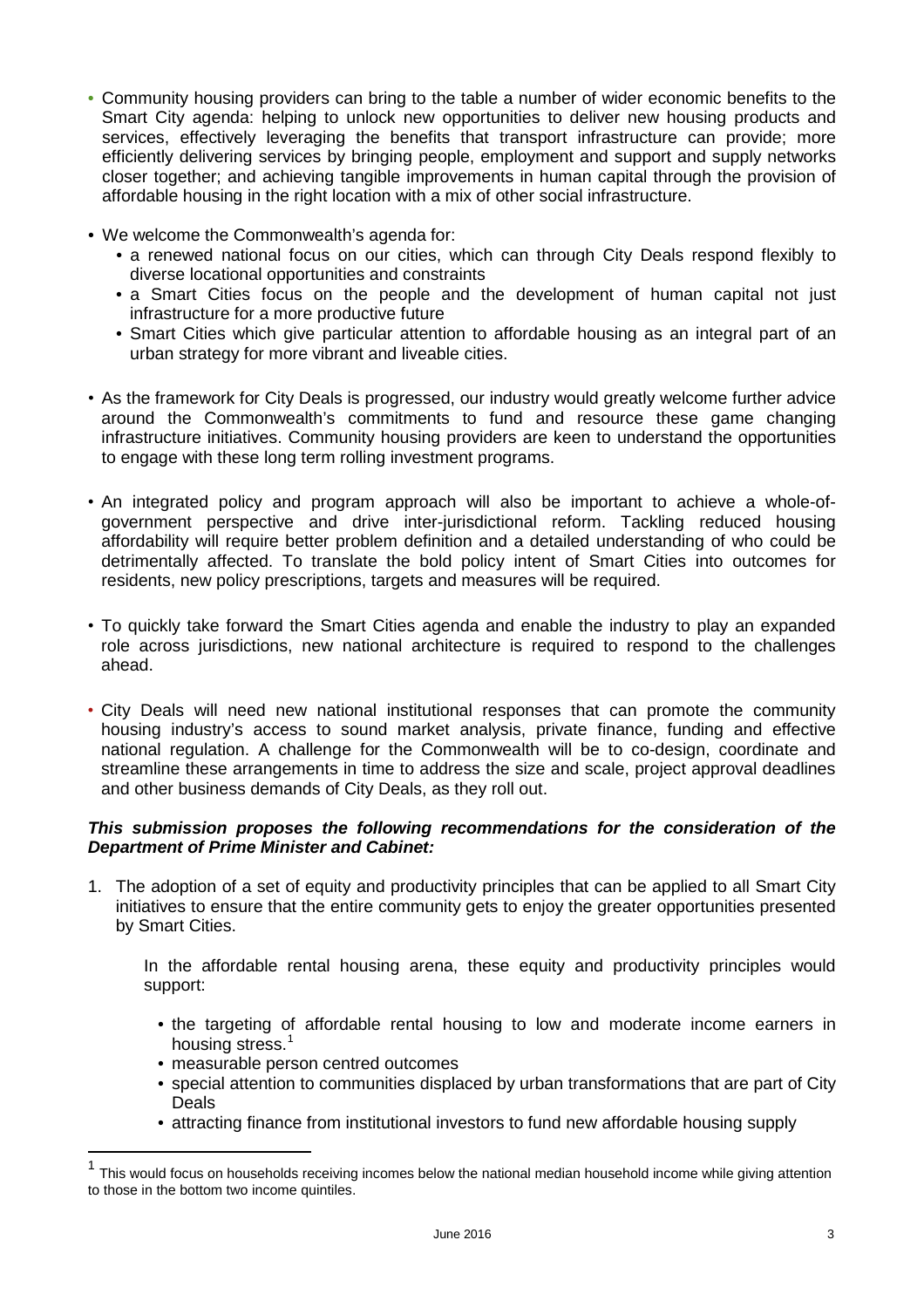- the exploration of new and innovative housing models that deliver a variety of housing options across different affordability points
- Strategic Commonwealth funding (incentives) being tied to improving consumer and community outcomes.
- 2. Support for the mandatory provision of affordable rental housing in City Deals, where there is a demonstrable shortage of rental housing that is affordable to low and moderate income households, as a discrete adjunct to increasing general housing supply.
- 3. As part of a concerted national approach to foster the delivery of affordable rental housing as social infrastructure within City Deals, the Commonwealth Government would develop a national co-investment and delivery strategy. While led by the Commonwealth, the national approach would be co-designed with the community housing industry and State and Territory Governments.

Four complementary elements of the strategy should include:

- the establishment of a National Affordable Housing Finance Corporation to enable the community housing industry to access wholesale institutional finance for affordable housing projects
- the establishment of a National Affordable Housing Securities and Investment Bureau for marshalling, layering and distributing Commonwealth funding and loans, incentive payments, Commonwealth land contributions and loan guarantees for affordable rental housing supply. The Bureau would also record and track matching jurisdictional City Deal contributions and advise on the release of incentive payments.
- the broader penetration of the National Regulatory System for Community Housing to all jurisdictions
- the establishment of a National Housing Supply Office to assist in the rigorous merit based assessment of affordable housing proposals. Assessments would take into account broader supply and demand measures as well as indicators of innovation, diversity and affordability outcomes.
- 4. Establish as part of City Deals, smart supply targets that include targets for social and affordable housing provision in urban renewal projects, that reflect a community's needs and opportunities for achieving new housing supply.
- 5. Formalise avenues for the community housing industry and its members to participate fully in the ongoing development of the Smart Cities Plan, City Deals and the national social infrastructure required to expand affordable housing supply.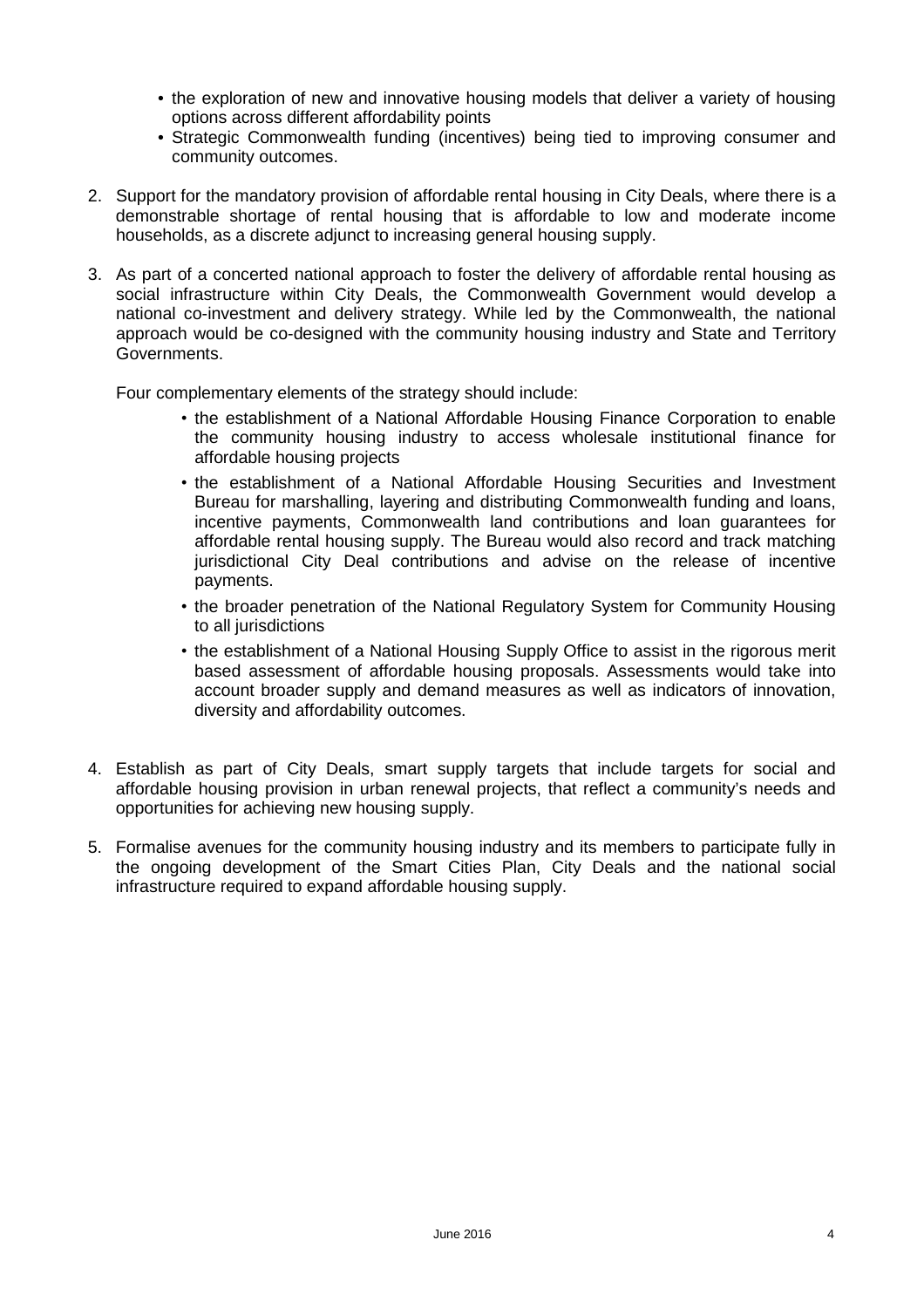## **1 Introduction**

- With three in four Australians now living in Australia's major cities, the Commonwealth Government's renewed national focus on our cities is most welcome. To succeed our cities need to be productive and accessible but also liveable and life enhancing for all their citizens.
- The Community Housing Industry Association, the NSW Federation of Housing Associations, the Community Housing Federation of Victoria, the Community Housing Council of South Australia and their member organisations appreciate the invitation to join this important conversation. This joint submission flags the community housing industry's desire to make an ongoing contribution to the development of the Smart Cities agenda from a rapidly growing and dynamic part of the not-for-profit sector.
- We wholehearted support the goal of helping Australian cities reach their full potential starting with a framework, a national Smart Cities Plan, to help secure our future prosperity and global competitiveness.
- While housing is our primary interest, a long term overarching framework with a clear focus on serving all its citizens can enable us to become smarter investors in our cities infrastructure, coordinate Smart City policy, and improve the sustainability of our cities through the take up of smart technology. It can also tackle congestion, poor access to jobs and services, reduced housing affordability and increasing pollution that would challenge our quality of life and constrain everyone's participation in its benefits.
- Community housing providers are important stakeholders in our urban centres, operating in all capital cities and nearly all regional ones across the nation. Community housing has doubled in size since [2](#page-4-0)008.<sup>2</sup> Mainstream community housing providers have much to offer, managing around 80,000 homes<sup>[3](#page-4-1)</sup> and billions of dollars of assets nationally. No doubt with around two thirds of these households living in the major cities<sup>[4](#page-4-2)</sup> investment in the Smart Cites Plan will also help to shape their lives for the better.
- In particular, we welcome the Commonwealth's agenda for and commitment to:
	- a renewed national focus on our cities, which can through City Deals respond flexibly to diverse local opportunities and constraints
	- Smart Cities focus on the people, and the development of human capital not just infrastructure for a more productive future
	- Smart Cities which give particular attention to affordable housing, as an integral part of a bigger urban strategy for more vibrant and liveable cities.
	- the first three City Deals announced in: Townsville, Queensland; Western Sydney, NSW: and Launceston, Tasmania.
- Australian cities each have different DNAs, cultures and communities but also have some common problems and challenges. This submission aims to make a contribution to the development of a framework that balances a flexible approach to local needs and opportunities complemented by a national set of principles that ensure the benefits of Smart Cities are widely shared and distributed across the entire community.
- The need for affordable housing as part of the redevelopment mix is at times an uncomfortable truth for some planners and developers grappling with already complex and controversial transport infrastructure projects. However, housing stress in our cities is real and can't be

<sup>2</sup> <http://www.aihw.gov.au/WorkArea/DownloadAsset.aspx?id=60129555384>

<span id="page-4-1"></span><span id="page-4-0"></span><sup>3</sup> [http://www.aihw.gov.au/housing-assistance/haa/2015/social-housing-dwellings/,](http://www.aihw.gov.au/housing-assistance/haa/2015/social-housing-dwellings/) for June 2014. These property num-

bers include affordable housing dwellings often counted separately to community housing.

<span id="page-4-2"></span><sup>&</sup>lt;sup>4</sup> http://www.aihw.gov.au/housing-assistance/haa/2015/social-housing-tenants/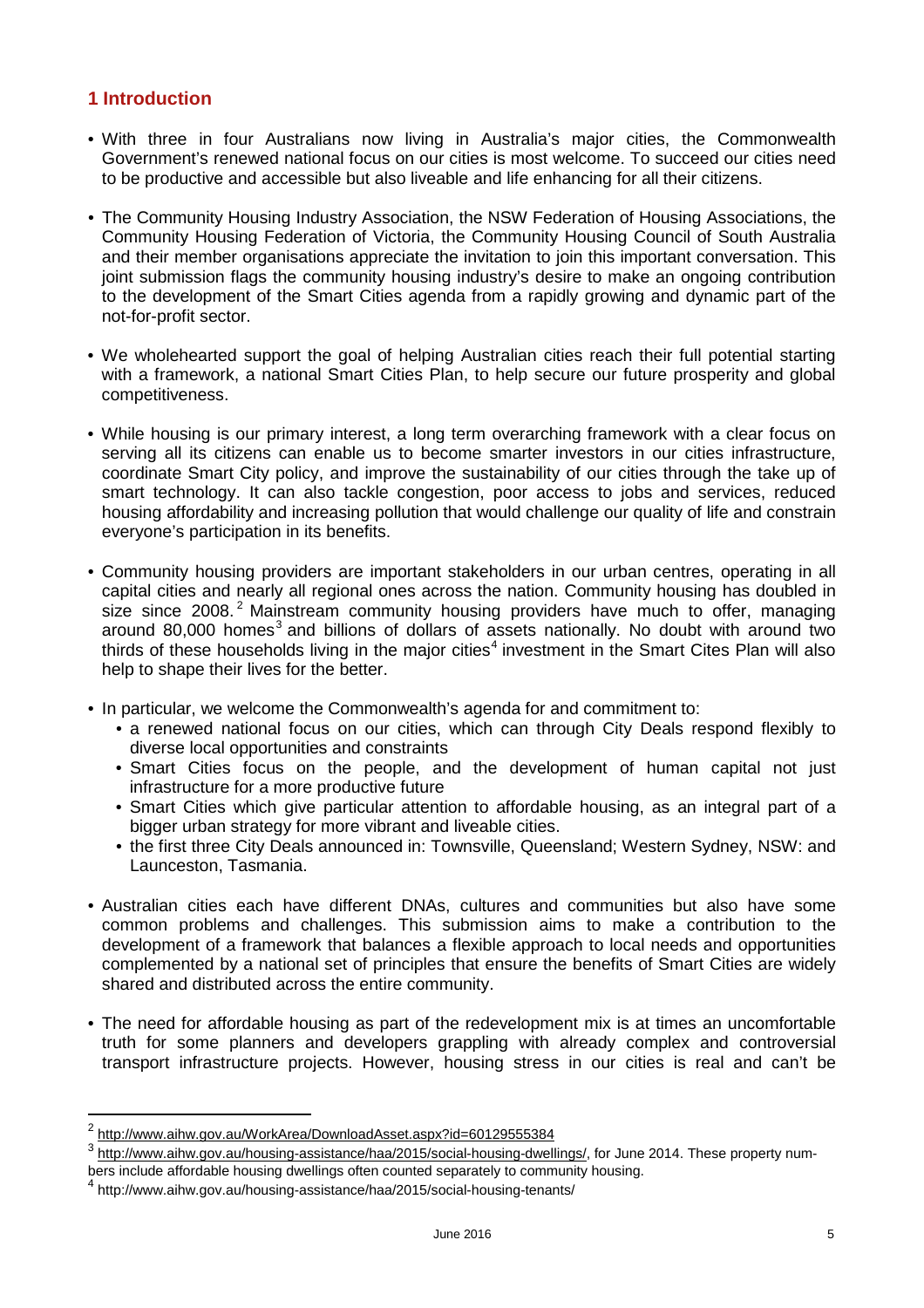airbrushed away. Rather than creating an additional hurdle, affordable housing offers an important way of building social and economic capital and gaining community trust.

- Our industry is seeking more opportunities to contribute to the development of this new agenda especially around urban renewal and the provision of affordable housing supply.
- Accordingly, most of the submission's recommendations are focussed on the central role affordable housing needs to play in Smart Cities thinking and financing.
- Importantly this submission is a standing industry offer to continue to partner in this exciting process.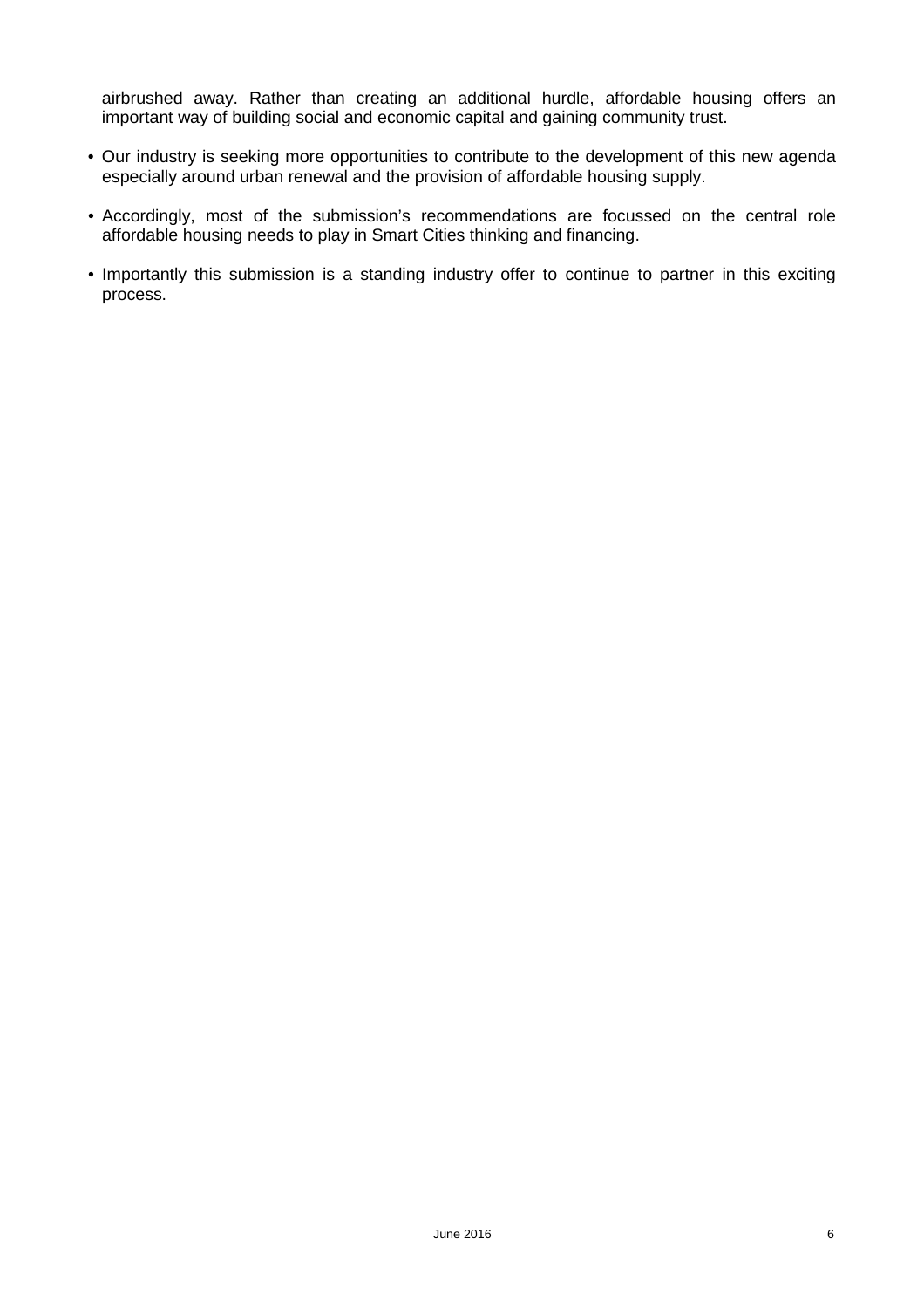## **2 Joining the conversation: The Community Housing Industry**

- *•* Community housing is now a large and growing part of the social housing system along with public housing and Aboriginal housing. For over twenty-five years, community housing providers have been at the vanguard of innovative attempts to add to the country's social housing stock.
- *•* For some parts of government and the transport infrastructure sector, community housing is a well-kept secret that goes largely unnoticed, not doing justice to its size, financial clout and capacity to lift people out of poverty and change people's lives for the better. This also bears testimony to the way community housing provision seamlessly blends into its communities right across Australia.
- The community housing industry is skilled in delivering quality, secure accommodation to a wide range of client groups. They are experienced providers of all facets of housing management with increasing numbers also engaging in construction and property development.
- The majority of community housing provided is subsidised by government and is part of the social housing system's funding arrangements. However, housing associations and other community housing providers are increasingly taking on a wider range of affordable housing services as an adjunct to their role as social housing providers.
- In February 2015, there are around 30 Tier 1 style, high capacity providers in Australia, including 20 or more registered under the National Regulatory System, eight housing associations in Victoria and a couple of leading providers in Western Australia.<sup>[5](#page-6-0)</sup> In July 2014, the top 20 community housing providers managed around 48,000 tenancies nationally with a few providers operating in more than one jurisdiction.
- Community housing has a well-deserved reputation for innovation. It is 'people centred' and approaches housing issues locally. It has a strong emphasis on involving tenants in decisions about their housing. It also has a good track record for performance and client satisfaction that is underpinned by a government outcomes focussed registration system operating in each jurisdiction. The National Regulatory System operates in ACT, NSW, Northern Territory, Queensland, South Australia and Tasmania. Victoria and Western Australia have State

#### **Unity Housing: Northern Region Housing Initiative, Australia**

- Unity's Northern Region Affordable Housing Initiative is a strategic partnership focussed on delivering new affordable housing. The project is an innovative partnership driven by Unity with the Commonwealth Government, the South Australian Government, three regional councils, three Regional Development Australia offices, and the corporate sector. The project was tenanted in January-February 2015.
- $\overline{\phantom{a}}$ • The initiative involves a \$23 million investment in affordable housing made possible by Unity's ability to leverage its existing asset base and work with stakeholders to enable borrowings of \$12

million. The project aimed to deliver 80 affordable housing outcomes in locations where there is significant need for appropriate accommodation but would be a marginal exercise for the private market to deliver.

• The project consists of 102 new homes, 22 for sale to the market, 60 rented to key workers and 20 provided to people living with a disability and older South Australians. The properties are built in 14 different locations and 11 regional towns. The project provides each of the houses retained by Unity with a 1.5KW photovoltaic solar generation system to reduce tenant electricity bills by up to 50 per cent.

<span id="page-6-0"></span><sup>5</sup> [http://www.tonygilmour.com/yahoo\\_site\\_admin/assets/docs/Housing\\_Works\\_-\\_March\\_2015.12303153.pdf](http://www.tonygilmour.com/yahoo_site_admin/assets/docs/Housing_Works_-_March_2015.12303153.pdf)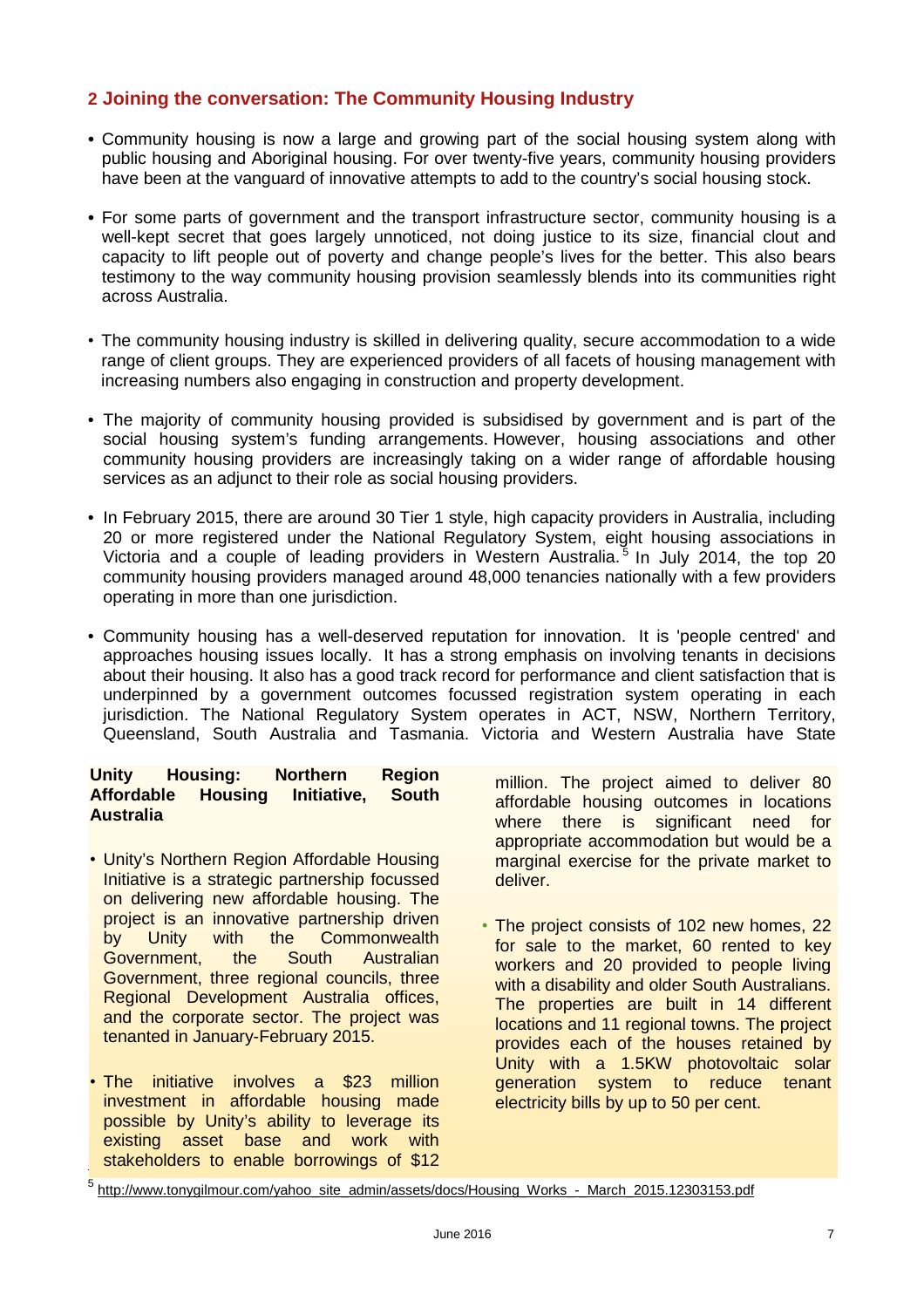• The industry already provides a range of housing – from housing that is affordable to moderate income working households, through to housing for people with very high needs (usually in partnership with a specialised support provider).

#### **Contemporary Housing Cooperatives**

Housing cooperatives provide another option for providing affordable housing.

Under the cooperative housing model tenants:

- become members, and hence owners of the co-operative, and
- play an active role in running the organisation.
- Individual members build skills, take care of their home and find a supportive environment to enter the workforce or pursue education.

In his report, *We're all landlords and tenants, Contemporary housing co-operatives building* *sustainable communities, (2012),* Dr Tony Gilmour found:

- Housing co-operatives are a cost effective way of delivering affordable housing
- They provide a multiplier effect that leads to high social returns on public investment.

- Increasingly community housing providers are working in partnership at various scales– with local government, with public housing providers, with private sector partners and with support providers. The industry is well positioned to become full partners in Smart Cities and deliver key housing outcomes in City Deals.
- *•* To illustrate this point:
	- the NSW community housing industry now manages a comparable number of properties and tenants to the WA Housing Authority.
	- *•* In Victoria community major renewal programs in Kensington and Ashwood Chadstone were undertaken by Urban Communities and Port Phillip Housing Association respectively.
	- *•* On a regional scale the Brisbane Housing Company (BHC) has rapidly grown from its incorporation in 2002 to become a tier 1 community housing provider delivering housing and asset management services to wholly owned 1,500 affordable housing properties in inner and middle rings of Brisbane. BHC has undertaken property development and project management to create a number of award-winning homes for Queenslanders from all walks of life.
- *•* Currently the community housing industry is represented by four peak organisations who have jointly prepared this submission: The Community Housing Industry Association, the NSW Federation of Housing Associations, the Community Housing Federation of Victoria, and the Community Housing Council of South Australia.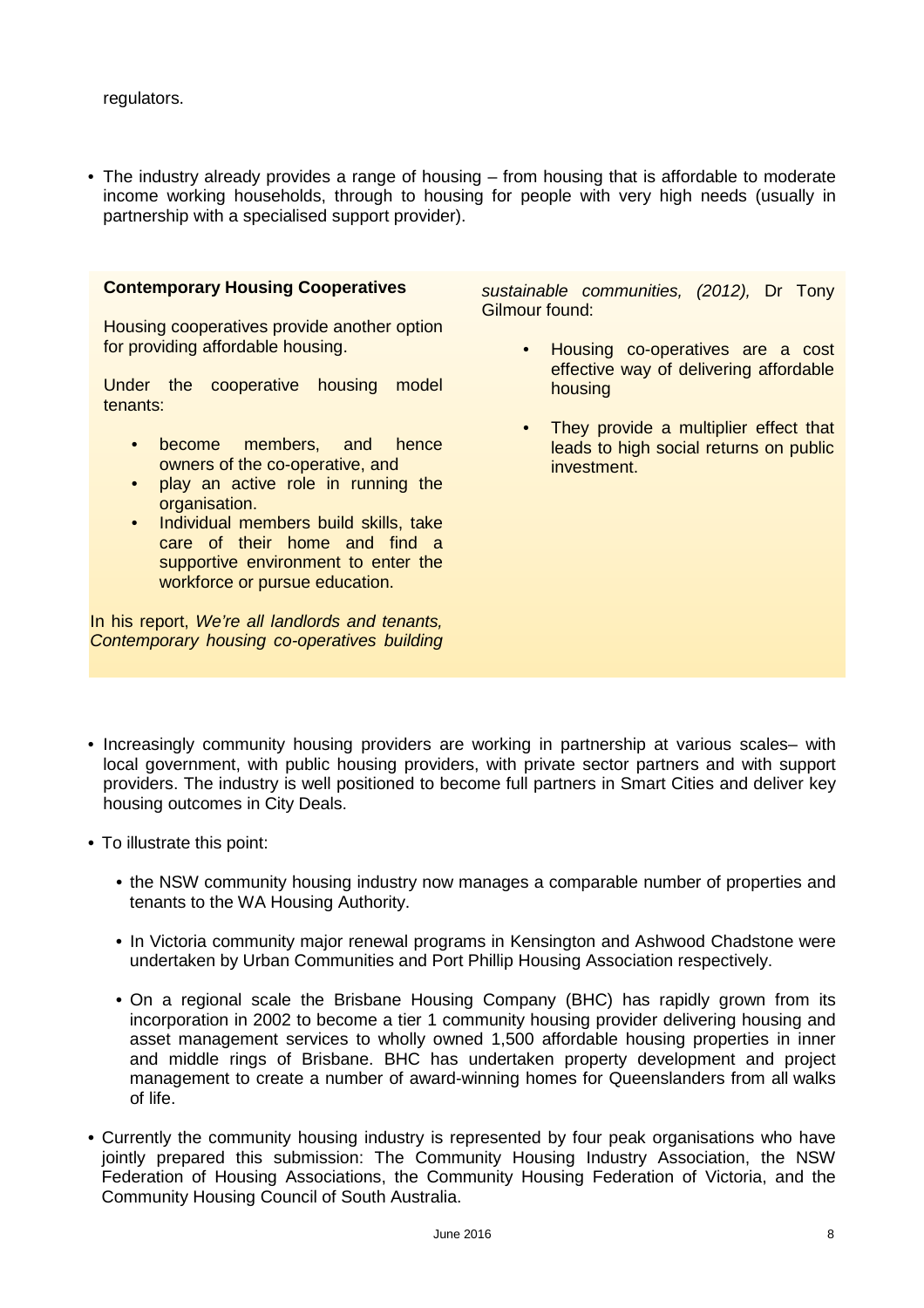## *2.1 Community housing providers will make good City Deal partners*

- Many registered community providers have attributes that resonate with the foundational principles of Smart Cities and City Deals. They are well positioned to become solid and reliable project partners and consortia members.
- **•** Many providers possess a unique set of outstanding organisational strengths and capacities:
	- *• People focussed, outcomes oriented and consumer driven organisations* that are shaped by customer, community and government expectations and underpinned by a not-for-profit housing ethos.
	- *• Innovative thinking* that tries and tests fresh ways of doing business, using new ideas and cutting edge technologies that are based on emerging evidence and research from universities and best practice
	- *• Integrators of transformational agendas* connecting reforms, communities and Commonwealth, State and Local Government imperatives in the development of their business plans and working relationships. They bring a holistic view that is oriented to optimising community wellbeing and growing social capital
	- *• A long term, practical and strategic interest that is* informed by a commitment to their clients' wellbeing and their socio-economic outcomes during their life course. perspective is also informed by the need to make long term asset investments in their communities for current and future clients. This long term mindset promotes a holistic concern for the improvement and sustainability of the physical, social and economic environment, a deep engagement with employment and support services, and an abiding interest in the productive use of well-located and well maintained assets
	- *• A flexible, adaptive local approach* that lends itself to operating in specific cities and neighbourhoods. Managing housing and housing services creates a deep two-way connection with a street, a place, a city: with a family, a neighbourhood and a community
	- *• Experienced and* e*ntrepreneurial business mindset* developed from working in partnerships and consortia formed with other business organisations, investing in asset based projects, developing business cases that use private finance to leverage assets, and competing to win government housing tenders. They already have made significant investments in cities and have strong incentives to see them function more effectively and productively.
	- *• A privileged tax position* which includes exemptions on GST, land tax and stamp duty that lowers their operating cost structure
	- *• Clear, well-functioning governance* centred on accountable, professional, cross disciplinary boards that drive efficiency, are used to routinely reporting on their performance and risks, and pride themselves on a track record transparently reflected in their organisation's registration status
	- *• Not one size fits all,* but rather a diversity of large and small organisations flexibly operating at different scales: some generalist services and others focusing on particular communities, or target groups in local niches.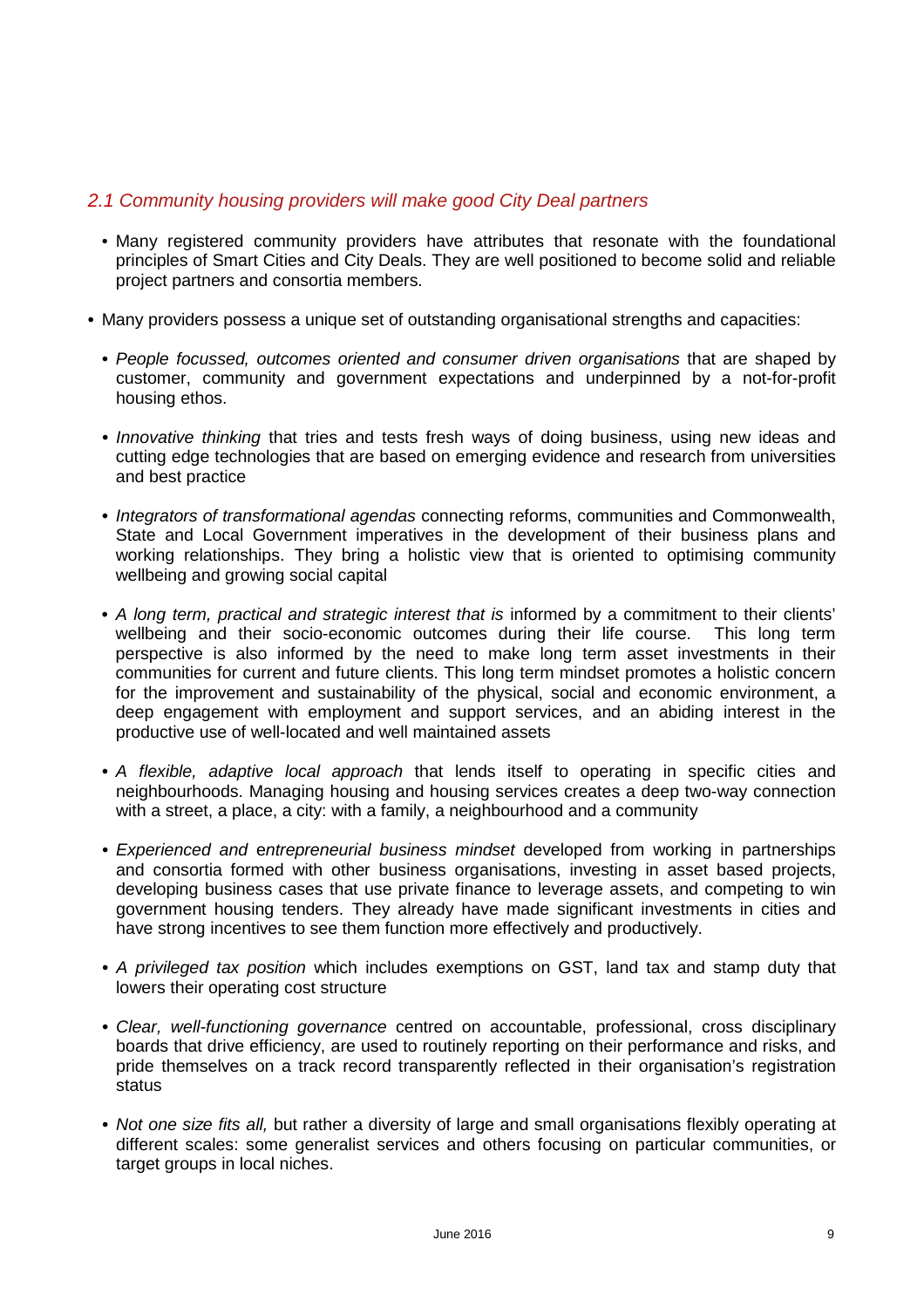The *Social Value of Community Housing in Australia* **study** *(August 2011)* by Net Balance quantified the economic benefits of community housing. It found the benefits extend beyond individual tenants to the broader community. It identified four categories of outcomes:

- **economic benefits:** greater financial flexibility for low income households as a result of the alleviation of housing stress;
- **educational benefits**: enhanced educational performance for children in community housing; educational or training

opportunities for adults, that will improve their employment prospects

- **health benefits**: improved overall health, reduced demand for health services for 'heavy' users and people with a disability
- **community inclusion benefits:** greater empowerment of tenants; emergence of support networks that foster self-reliant and independent communities.

## *2.2 Working with the Commonwealth Government*

- **•** The community housing industry has a long and productive history of engagement with affordable housing, as a major participant in the National Rental Affordability Scheme and more recently with the Commonwealth Treasury's Affordable Housing Working Group's focus on the financing affordable housing.
- **•** Our industry welcomes the Australian Government's early commitments to translating the reform agenda into a platform for long term investment and coordinated planning: the \$50 million funding for infrastructure planning; the establishment of an Infrastructure Financing Unit; and the invitation to State and Territory Governments to partner in City Deals.
- **•** The decision to build on the initiatives of the Affordable Housing Working Group is also commended and strongly supported.

## *3.3 Opportunities for structured engagement*

- **•** The community housing industry is eager to engage with the Smart Cities consultation process and make a constructive contribution at a number of levels:
	- **•** At the *national level* further developing the framework for operationalising the *Smart Cities Plan* through engagement with the peaks represented in this submission.
	- **•** At the *state and territory level* helping to formulate *City Deals* for urban centres, through the peak body operating within the jurisdiction. The community housing industry peak, in liaison with industry experts, would be keen to contribute industry advice and data to the development studies undertaken by governments.
	- **•** State and territory peak bodies would like to canvass jointly hosting with state governments (and their infrastructure agencies) regional fora that enabled our members to meet informally with other proponents and investors to discuss city strategies, options and opportunities for forming project partnerships and co-designing the supply of affordable housing.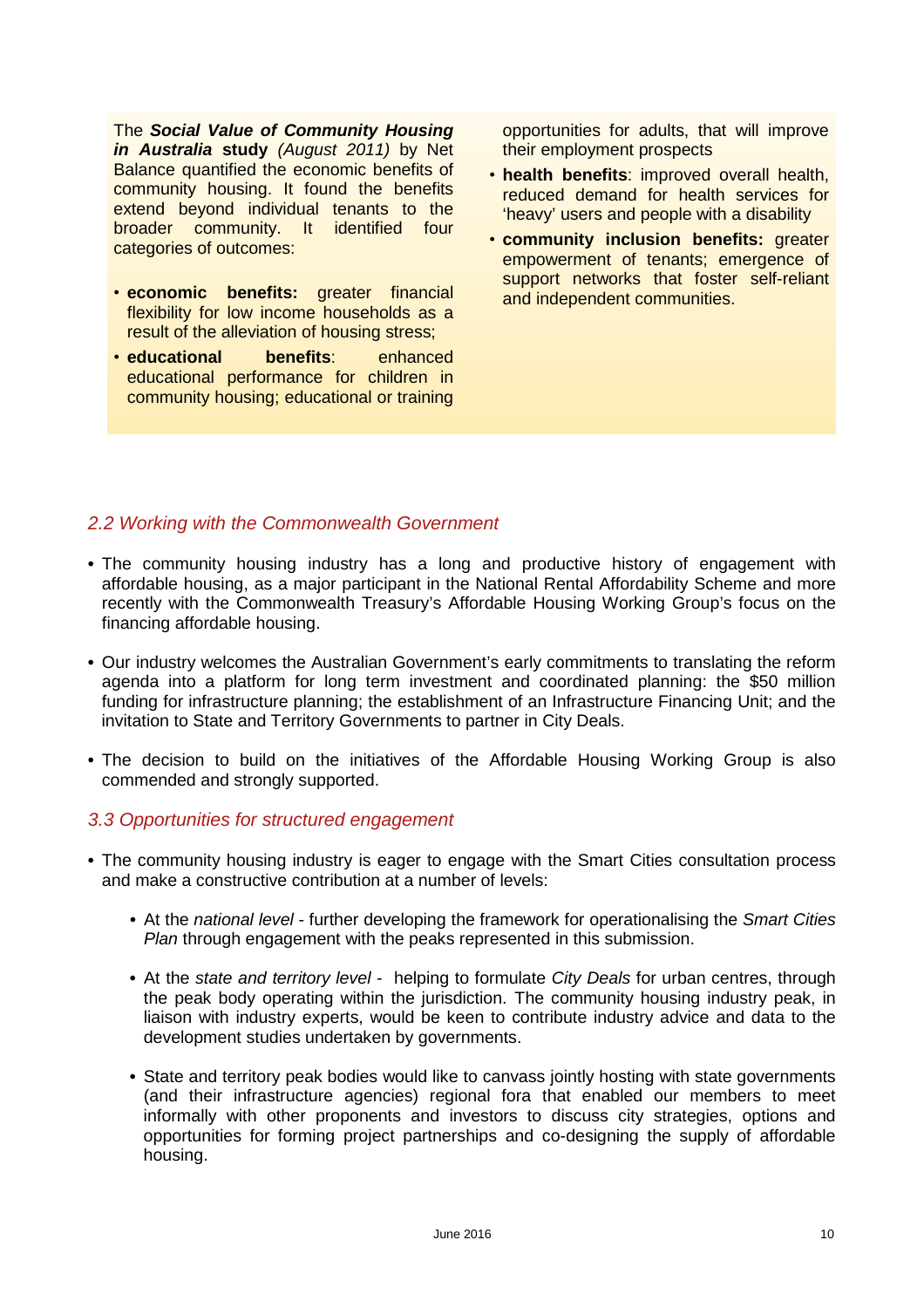- **•** At the *city scale* through member organisations (Tier 1 and 2 community housing providers) participating in consortia. First as proponents, and then as contracted parties, they can inform project proposals and help articulate responsibilities for the development and ownership of the affordable housing
- **•** In response to urban renewal plans being led by others, community housing providers can look to align their investment plans and services to maximise benefits for communities and residents they already assist.

## *3.4 Need for early engagement to deliver on the promise*

- **•** There is also a strong interest in getting involved at an early stage of planning and project development, to provide a focus on innovative affordable housing opportunities and ultimately help accelerate them to delivery.
- **•** With the goals of providing well integrated community focussed solutions, better managing project risks and containing already lengthy project development timeframes, early initial engagement makes lots of sense.
- **•** Through confidential exploratory discussions with community housing providers, this process could enable consideration of a greater range of potential options, assist with the development of a more robust business cases, and make the most of community housing provider's capacity to leverage finance and potentially contribute their assets.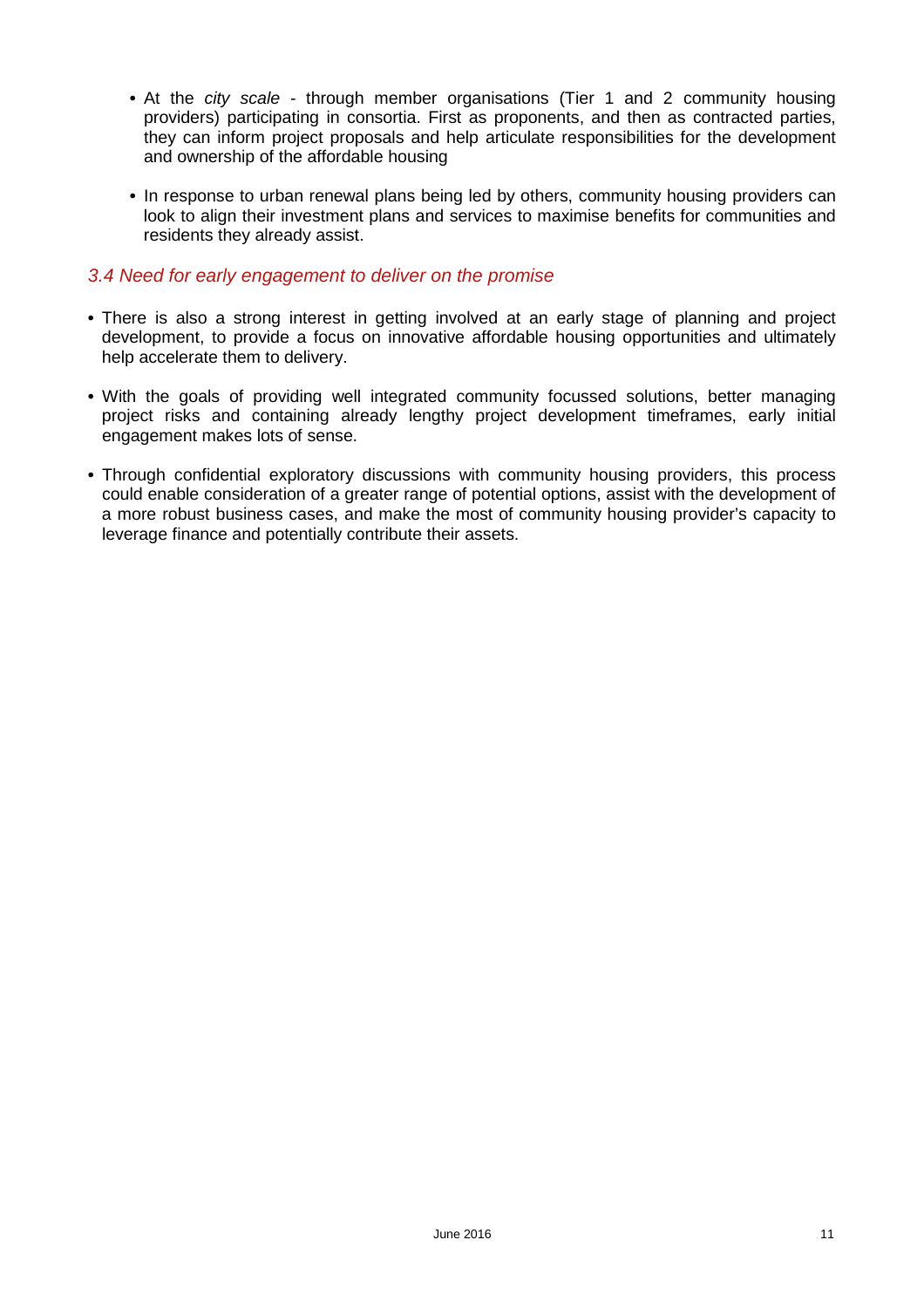## **4 The housing challenge with its focus on affordable housing**

This section outlines the housing challenge being faced in our cities and the need for embedding an affordable rental housing response.

### *4.1 The housing challenge for our cities*

- The Smart Cities Plan recognises the central role housing plays in making our cities. It is a key to more productive and liveable cities that enhance people's lives. Ed Glaeser, author of *The Triumph of the City,* notes that there is no such thing as a successful city without human capital. Housing provides a platform for many of life's benefits, including stable employment, connection to the community and a sense of home. It is a critical part of putting people at the centre.
- Significantly the Plan identifies **affordable housing** as one of its four strategic objectives along with jobs, accessibility, and healthy environments $^6$  $^6$ . Investment in infrastructure projects that deliver on affordable housing and the three other broader economic and city objectives are to be prioritised for funding attention.
- Placing the delivery of affordable housing as a central policy plank is a most welcome development. A focus on affordable housing supply will give more concerted attention to working and work-ready households, enabling them to take full advantage of what Smart Cities have to offer.
- Reduced housing affordability along with congestion, poor access to jobs and services, and increasing pollution are challenging the quality of life our cities offer<sup>[7](#page-11-1)</sup>. Secure and affordable housing is fundamental to people's wellbeing.
- As economic activity becomes more concentrated, demand for housing and land in nearby areas rises. In Australia's cities—especially Sydney, Melbourne and Perth—rapid house price growth in inner city areas has made living near work unaffordable for many. To deal with rising prices, Australians have taken on relatively high levels of household debt or moved to outer suburbs, or both $^8$  $^8$ .
- The proportion of renters has risen to 35 per cent of Australian households. Analysis of historical data in the Rental Affordability Index published by SGS Economics and Planning, Shelter Australia and Community Sector Banking, reveals a marked deterioration in rental affordability since the early 2000s, especially in NSW and Queensland. More young Australians are being squeezed out of the owner-occupier property market due to high housing costs, and this is driving up demand and prices for rental accommodation<sup>[9](#page-11-3)</sup>.
- As the Smart Cities Plan notes, all governments in Australia, and the private sector, have a role in increasing housing supply in the right locations. The community housing industry can play a critical role in delivering more affordable rental housing.
- Affordable housing well connected to transport and services is a central part of the infrastructure value proposition. It means selecting transport projects on their ability to provide a network wide solution and drive well located jobs and housing, in addition to direct transport benefits such as travel time savings.

<span id="page-11-0"></span><sup>—&</sup>lt;br>6  $\frac{6}{7}$  Australian Government, Department of Prime Minister and Cabinet, Smart Cities Plan 2016, page 4<br> $\frac{7}{7}$  lhid page 2

Ibid page 2

<span id="page-11-2"></span><span id="page-11-1"></span> $8 \text{ libid page } 10$ 

<span id="page-11-3"></span>[http://www.smh.com.au/nsw/blacktown-joins-the-list-of-unaffordable-sydney-suburbs-in-which-to-rent-20160615](http://www.smh.com.au/nsw/blacktown-joins-the-list-of-unaffordable-sydney-suburbs-in-which-to-rent-20160615-gpk3me.html) [gpk3me.html](http://www.smh.com.au/nsw/blacktown-joins-the-list-of-unaffordable-sydney-suburbs-in-which-to-rent-20160615-gpk3me.html)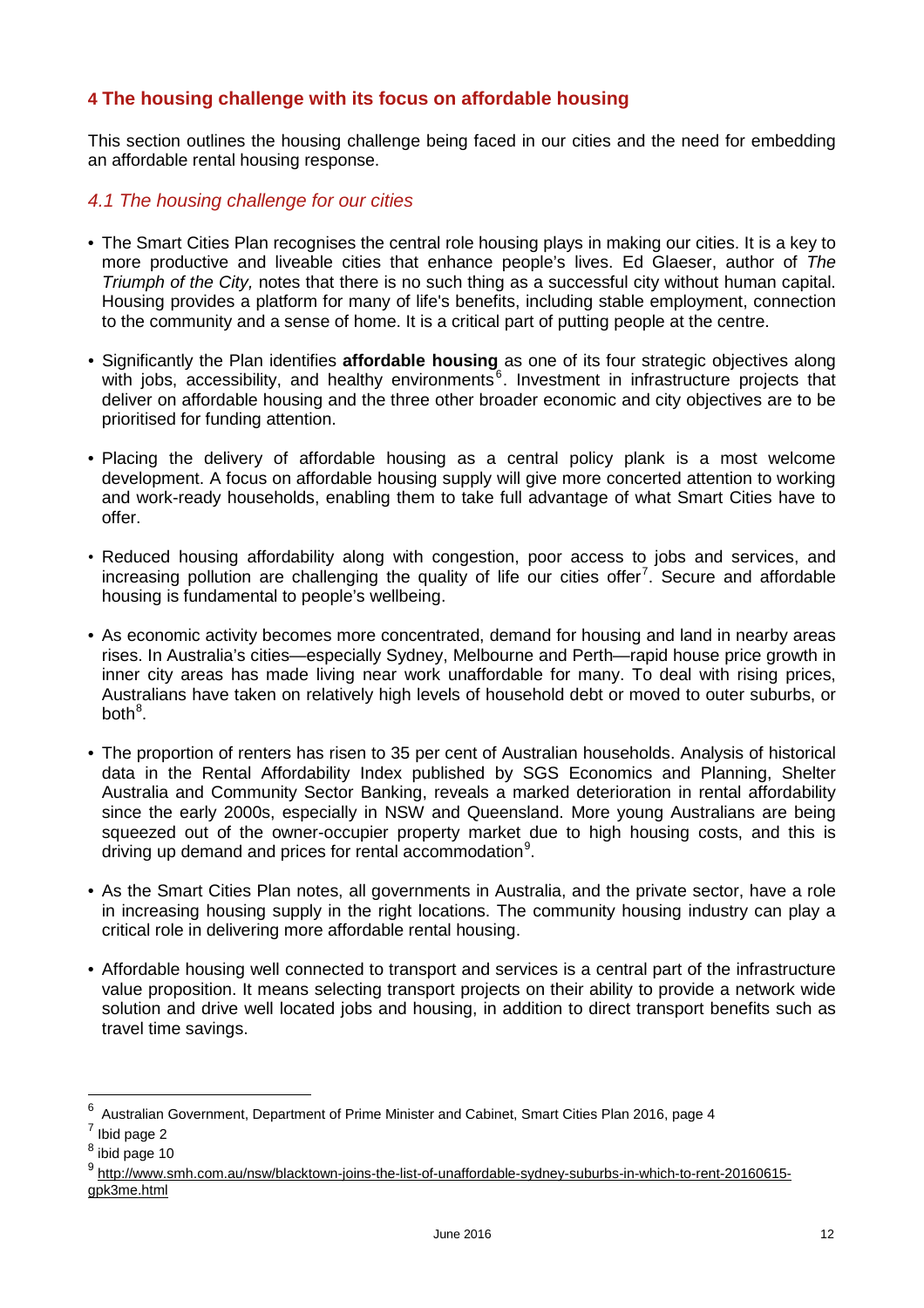- For some people affordable rental housing is stepping stone. It assists some work able tenants within the social and affordable housing systems, to enter or return to the workforce, connect with effective support, and transition through the housing continuum to secure tenure in the mainstream system. For others on static relatively low incomes, affordable housing provides a secure housing destination enabling continued economic and social participation in their community.
- Producing affordable housing will require new planning and policy measures and concerted effort for it to be built in the right locations:
	- Increasing housing supply near job opportunities and transport connections
	- Increasing jobs growth closer to where people already live
	- Improving connectivity between housing and job centres.

It will entail more than increasing general housing supply in the market.

## *4.2 What is affordable housing*

 $\overline{a}$ 

The Smart City Plan makes frequent reference to the term affordable housing, housing affordability and housing stress.

Some confusion comes about in part because affordable housing can mean quite different things depending on a person's income, and how and where they are trying to obtain it.

In a well-functioning private housing market, it often refers to simply more affordably priced housing, be that rental or homeownership, secured through normal market processes by anyone who can pay (usually middle income earners) and meet other contract terms. It is affordable by virtue of it being cheaper than other similar market housing that is available, e.g. \$500,000 apartment is more affordable than a nearby unit for \$600,000 or \$400 per week rental is more affordable than a similar sized unit for \$500 per week rental in the same vicinity.

However, affordable housing can also refer to a specific type of rental housing, where the rents are set at below market rents, by the landlord's rental policy and is provided to eligible low and moderate income earners exclusively, e.g. \$400 per week rental offered at a discount of \$300 per week to a low income working household.

A common shared definition is important for Smart Cities, not just to avoid confusion but also for identifying those residents to be assisted. It is also critically important for the parties undertaking the housing financing, management and reporting.

It is therefore proposed that the Smart Cities Plan and City Deals adopt definitions of affordability and affordable housing that are used by the Commonwealth Treasury, Affordable Housing Working Group: Issues Paper (January 2016).

*Households in all of these categories may experience rental or mortgage stress, generally defined as spending more than 30 per cent of their income on housing costs*. [10'](#page-12-0)

*Affordable housing is that which reduces or eliminates housing stress for low-income and disadvantaged families and individuals in order to assist them with meeting other essential*

<span id="page-12-0"></span><sup>&</sup>lt;sup>10</sup>Commonwealth Treasury, Affordable Housing Working Group: Issues Paper, January 2016. page 2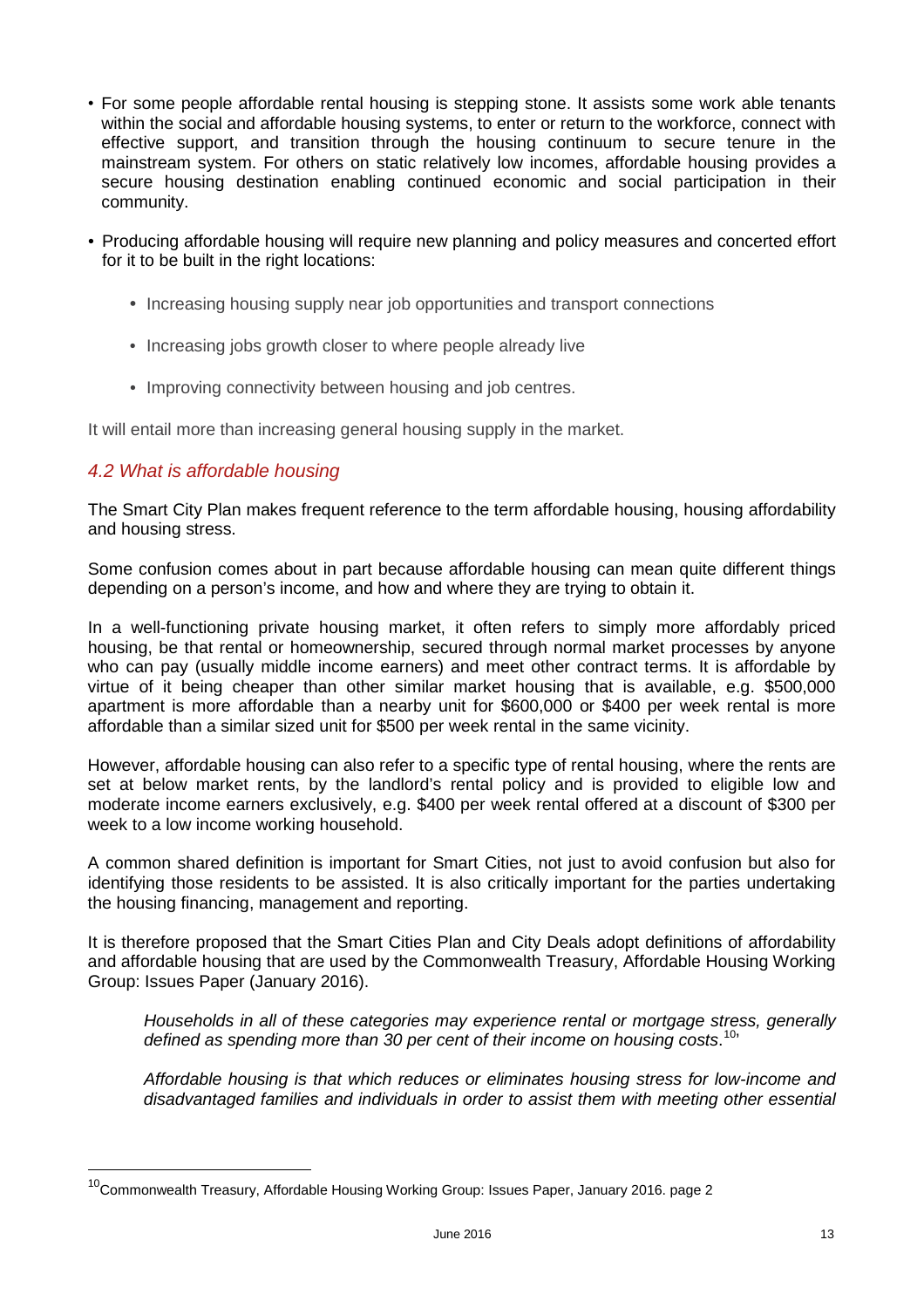*basic needs on a sustainable basis, whilst balancing the need for housing to be of a minimum appropriate standard and accessible to employment and services.*[11](#page-13-0)

This submission focuses on the private renters in the bottom two income quintiles (40 per cent of the population with the lowest incomes) as the group of households most likely to be adversely affected by market failure and/or as a by-product of an urban transformation agenda. It also includes a focus on housing key workers facing housing stress despite them earning a moderate income. These lower-paid workers make up a critical component of a productive workforce that boosts a city's economy and the growth capacity of its service industries.<sup>[12](#page-13-1)</sup>

Affordable rental housing under this definition will offer eligible tenants an affordable rent. This will be set at price points below market rents to relieve housing stress - either in the form of a discount to market rents (e.g. 75% of a property's market rent), or rents geared to a proportion of the household's income (e.g. 25% of household gross income).

Housing that is affordable to purchase by first home buyers is largely outside the scope of this submission. However, community housing industry is well placed to offer shared equity housing as an entry point to home ownership. Generally, this will involve the resident/tenant and the housing provider each owning some form of equity in the housing.

Essentially affordable rental housing makes renting for people with reduced means more accessible in terms of price and location.

## *4.3 Benefits of Increasing Affordable Housing*

Our major cities are now home for more than three quarters of our population and almost 80 percent of our economic activity, making their performance critical to national prosperity. While the benefits for co-location of economic activity are when known for businesses, this is also true for work-ready households and job seekers as well as those outside the workforce.

Affordable housing can play an important role in providing a sustainable environment for investment, collaboration and growth for the 24-hour city. More jobs today entail flexible working hours and shift work. Affordable housing is a complement and not a replacement for social housing that now targets those most in need.

Well targeted affordable housing can provide businesses with an effective pool of potential employees for key worker positions and other critical support jobs - enabling teachers, police, child care workers, hospital ancillary staff, retail sales personnel, cleaners and hospitality workers etc. to live and work in relative close proximity to our growing service industries.

Well managed affordable housing supply can be a powerful instrument for increasing citizens' wellbeing and sharing a city's wealth, helping renters participate economically in new job opportunities while at the same time reducing the negative outcomes associated with housing instability, social exclusion and poverty.

Big gains can be made by improving the productivity of the low and moderate income working population through increased workforce participation and giving children the chance to be consistently engaged in their education by offering stable housing. Businesses can attract and retain the key workers and lower paid workers they need to grow. Helping people to move from welfare delivers substantial returns to the Commonwealth Government and the Australian taxpayer.

<span id="page-13-0"></span> $11$  Ibid page 3

<span id="page-13-1"></span><sup>12</sup> https://theconversation.com/high-housing-costs-create-worries-for-city-tourism-and-hospitality-57347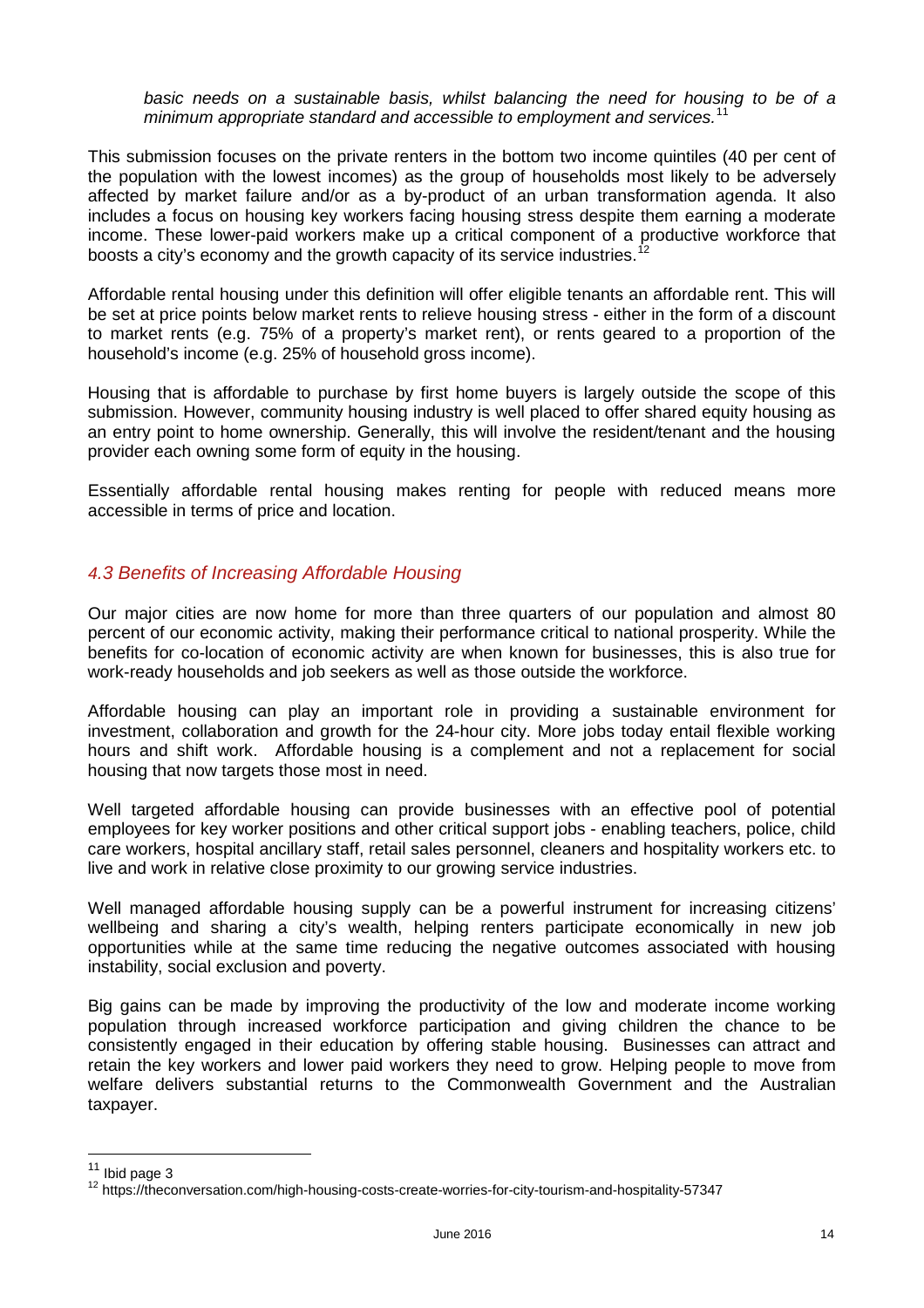#### **Nexus Bowden, SA: Key Worker Housing**

This \$13.1 million development will provide affordable accommodation close to the city for key workers who work in essential services. The South Australian Government through Renewal SA has facilitated this project to provide housing for key workers such as emergency services personnel, teachers and nurses - on moderate incomes who meet affordable housing criteria set by the Government.

The Nexus apartments consists of 42 apartments at Bowden with 26 long-term accommodation units owned by Unity Housing, and 16 units being sold to market through development partner, Build Tec.

The Nexus meets the Green Building Council of Australia's 5 Star Green Star design requirements through ample natural light, large overhangs and airflow centred around an open air communal space.

The housing project with give priority access for people with a connection to the local community either through living in the area or working in the surrounding districts.

Gains can also occur by reducing social and economic costs of spatially excluding those currently outside the workforce from the emerging opportunities and the benefits of stronger cities arising from the impact of unaffordable, escalating rents. Stable affordable rental housing as an early intervention measure can help to reduce avoidable societal imposts and costs of leaving parts of our community behind, expressed through: truancy; crime; poor health; drug and alcohol abuse; isolation; family breakdown; poverty; and homelessness.

Our cities need smarter investment to distribute the costs and benefits of publicly funded infrastructure to attract the talent with skills, experience and enterprise and assist those less welloff whose lives are being impacted by the urban transformation.

## *4.4 More housing supply is not enough*

- Nationally, four in five private rental households in the lowest 20% of incomes are in unaffordable housing situations (paying more than 30% of income in rent). Additionally, more than 30% of the second lowest quintile is also experiencing housing stress<sup>[13](#page-14-0)</sup>. 'In Australia's cities especially Sydney, Melbourne and Perth - rapid house price growth has made living near work unaffordable for many<sup> $14$ </sup>. This is especially true for the lower paid, requiring many renters to move to outer suburbs and commute. Many single parents find that the cost and strictures of child care on top of long travel times effectively keep them from entering the workforce.
- Australia has a shortfall of housing supply, estimated by the most recent reputable assessment as over 500,000 rental dwellings which are both affordable and available to the lowest income households $15$ .
- Where demand for housing exceeds supply, this would lead to an increase in the supply of housing stock by the private market. Increasing general rent supply is therefore an important part of the answer but by itself not a sufficient response.

<span id="page-14-0"></span><sup>&</sup>lt;sup>13</sup> Kath Hulse, Margaret Reynolds and Judith Yates (2014): Changes in the supply of affordable housing in the private rental sector for lower income households, 2006- 2011, AHURI

<span id="page-14-1"></span><sup>&</sup>lt;sup>14</sup>Smart Cities Plan, page 10

<span id="page-14-2"></span><sup>&</sup>lt;sup>15</sup> National Housing Supply Council (2012): State of Supply Report 2012. The actual figure is 539,000. The figure of 539,000 is arrived at as follows: In 2009-10 there were 857,000 renter households in the bottom 40% of the income distribution, and 1,256,000 dwellings rented at an affordable price for these households. However, 937,000 of these dwellings were rented by households in higher income groups, leaving only 319,000 available for rent by low income households – a shortfall of 539,000.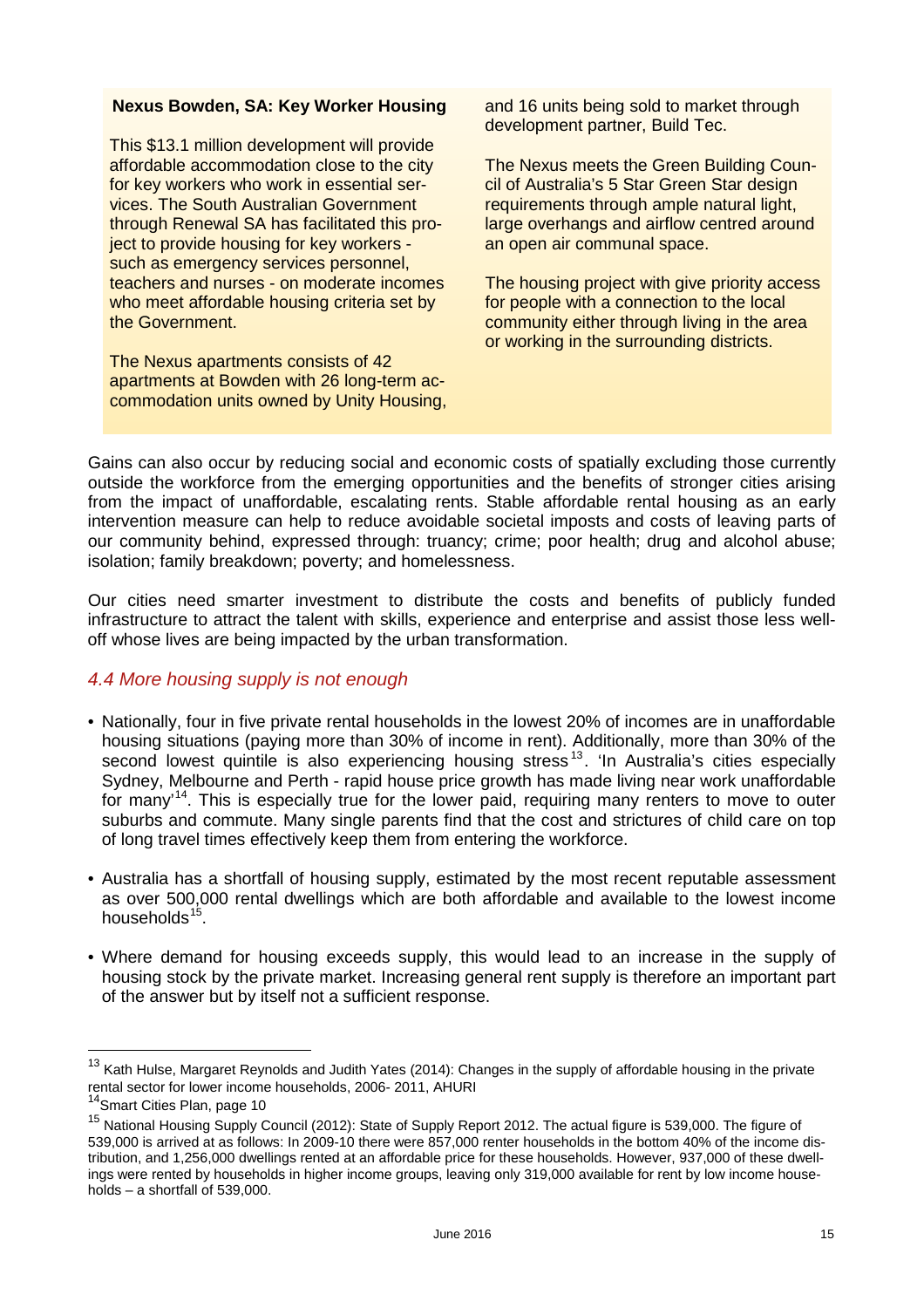- New housing supply usually comes at a higher cost for a significant segment of private market renters (especially those in the lowest income quintile) who have little discretionary disposable income to pay higher rents.
- The Commonwealth Treasury *Affordable Housing Working Group Issues Paper* cited two key reasons why the supply of affordable housing has not grown at an adequate pace:
	- *1.* restrictive planning, zoning and land release policies that have the effect of limiting the available supply for new housing. *However Treasury has concluded that recent significant increases in dwelling approvals, commencements and completions has done little to increase the supply of affordable rental housing, as the majority of construction has been at the less affordable end of the market[16.](#page-15-0)*

Based on UK market data, key housing economists, Professor Glen Bramley, and Professor Geoffrey Meen undertook separate statistical modelling of (rental) housing supply and demand. The modelling showed that a rebalancing of the market that lowers rents substantially is going to be a very long term exercise, due to the sheer size of the market. The inevitable property cycle downturns are likely to make this even more challenging*[17.](#page-15-1)*

- 2. the risk return profile of affordable housing. *Tenants accessing affordable housing generally have lower levels of income, or potentially fixed or relatively static levels of income. This reduces the ability of property owners to increase the income streams they can generate from raising rents, increasing the risk borne by the property owner. The low income of affordable housing tenants can also reduce the attractiveness of the yield that can be generated from affordable housing assets, especially in periods of low capi*tal *growth*.<sup>[18](#page-15-2) [19](#page-15-3)</sup>
- Long run loss making rental housing cannot be expected to be supplied by the market. With upper limits on individual rental subsidies (Commonwealth Rent Assistance) there is a growing number of people in housing related financial stress after paying for their rent. This lack of a return (the yield and subsidy gap) poses a lower yet real barrier for not-for-profit community housing providers. It is none the less essential that community housing providers can cover their long run costs and why some form of recurrent or capital subsidies (like inclusionary zoning or rental subsidies, cost effective private finance, or nominations of these) are still critical to operating on the thinner business margins.

## *4.5 Why is affordable rental housing needed not just more supply?*

#### *Private renters are most at risk of being detrimentally impacted*

• While these reforms aim to bring benefits to all Australians, special attention needs to be given in the impact of Smart Cities Plan and *City Deals* on low and moderate income private renters. Rental unaffordability is dividing Australia, according to the Executive Officer of National Shelter, Adrian Pisarski based on the analysis of rental data.

<span id="page-15-0"></span>*<sup>16</sup>* Affordable Housing Working Group Issues Paper, page 4

<span id="page-15-1"></span><sup>&</sup>lt;sup>17</sup> Professor Bramley's sub-regional housing market model showed that, in the case of Greater Bristol (in the SW of England), an increase in planned supply ('provision') of 18,900 (22.2%%) leads to a change in 'affordability' (% of under-40 households able to afford to buy) from 28.0% to 29.3%, that is a change of 1.3% points or a proportional change of 4.6%. Supply needed to increase very substantially over a long period of time to have a moderate impact on affordability (ISPHERE Presentation, at Sydney University, 22 March 2016).Meen, G. (2011) A long-run model of housing affordability. Housing Studies, 26 (7-8). pp. 1081-1103 also demonstrated similar conclusions.

<span id="page-15-2"></span>*<sup>18</sup>* Affordable Housing Working Group Issues Paper, page 4

<span id="page-15-3"></span>*<sup>19</sup>* Several research studies and reports have demonstrated the operating deficit associated with public housing.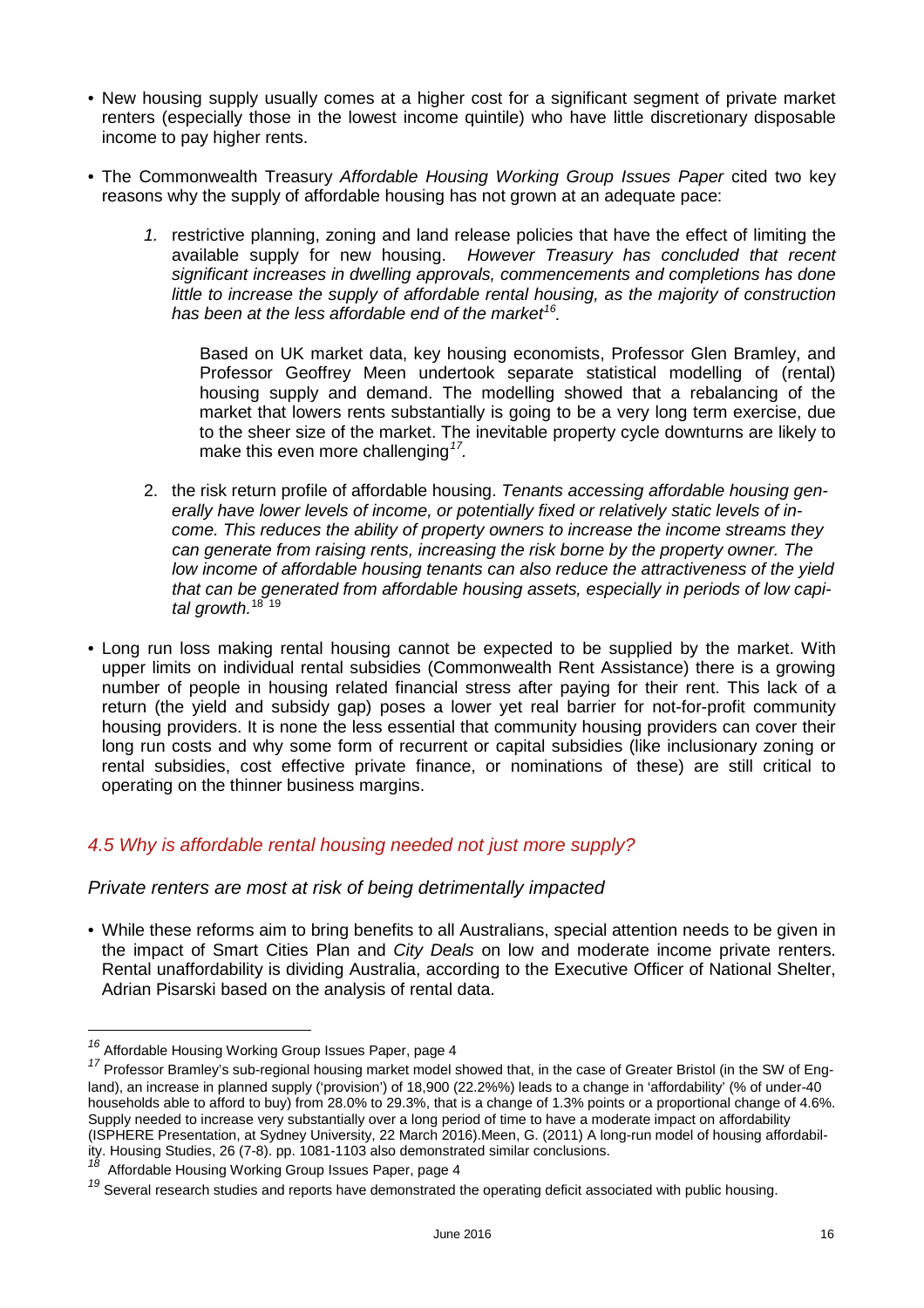- This challenges the aspiration of making more liveable cities for all comers. The latest report on Australia's Rental Affordability Index (RAI) highlights many rental households are falling into poverty and are being pushed to suburban fringes due to high rents.
- Low and many moderate income private renters in existing communities undergoing redevelopment will:
	- frequently be living in older houses and apartments built originally at lower densities and now targeted for redevelopment
	- unlike existing property owners will not financially benefit from the value uplift of the proposed urban renewal
	- often comprise one parent families with dependent children (around half of this group are renters), significant proportions Indigenous Australians, and vulnerable older people primarily women living on their own.<sup>[20](#page-16-0)</sup> Many will no longer be able to afford the new apartments, reflecting the higher rents charged for the improved amenities and their greater transport connectivity
	- unlike the renters on higher incomes, it is more likely that they will be dislocated and displaced to the fringe, further concentrating disadvantage and transferring social and economic costs to those communities. Displaced households may well be further from their jobs, experience longer travel times and more tenuous child care arrangements.
- "Low and moderate income households are being forced out of inner-city areas into fringe suburbs where there are fewer jobs, less infrastructure such as transport, and fewer opportunities, which is only entrenching their disadvantage. Essential service workers teachers, nurses and police are also being affected, potentially leaving service gaps in the like suburbs they're being priced out of."<sup>[21](#page-16-1)</sup>
- While all governments in Australia, and the private sector have a role in increasing housing supply in the right locations, they also have a responsibility for ensuring the supply of affordable housing is an essential component of new housing to avoid creating costly, economically divided communities in other locations.

<span id="page-16-0"></span><sup>&</sup>lt;sup>20</sup> Australian Institute of Health and Welfare, Australia's Welfare 2015. Australia's welfare series no. 12. Cat. no. AUS 189. Canberra: AIHW. Bricks and Mortar, Changing trends in homeownership. 21

<span id="page-16-1"></span>[http://www.sgsep.com.au/application/files/8714/6597/3111/RAI\\_Media\\_Release\\_Australians\\_Falling\\_Into\\_Poverty\\_As\\_R](http://www.sgsep.com.au/application/files/8714/6597/3111/RAI_Media_Release_Australians_Falling_Into_Poverty_As_Rents_Chew_Up_Incomes_FINAL.pdf) [ents\\_Chew\\_Up\\_Incomes\\_FINAL.pdf](http://www.sgsep.com.au/application/files/8714/6597/3111/RAI_Media_Release_Australians_Falling_Into_Poverty_As_Rents_Chew_Up_Incomes_FINAL.pdf)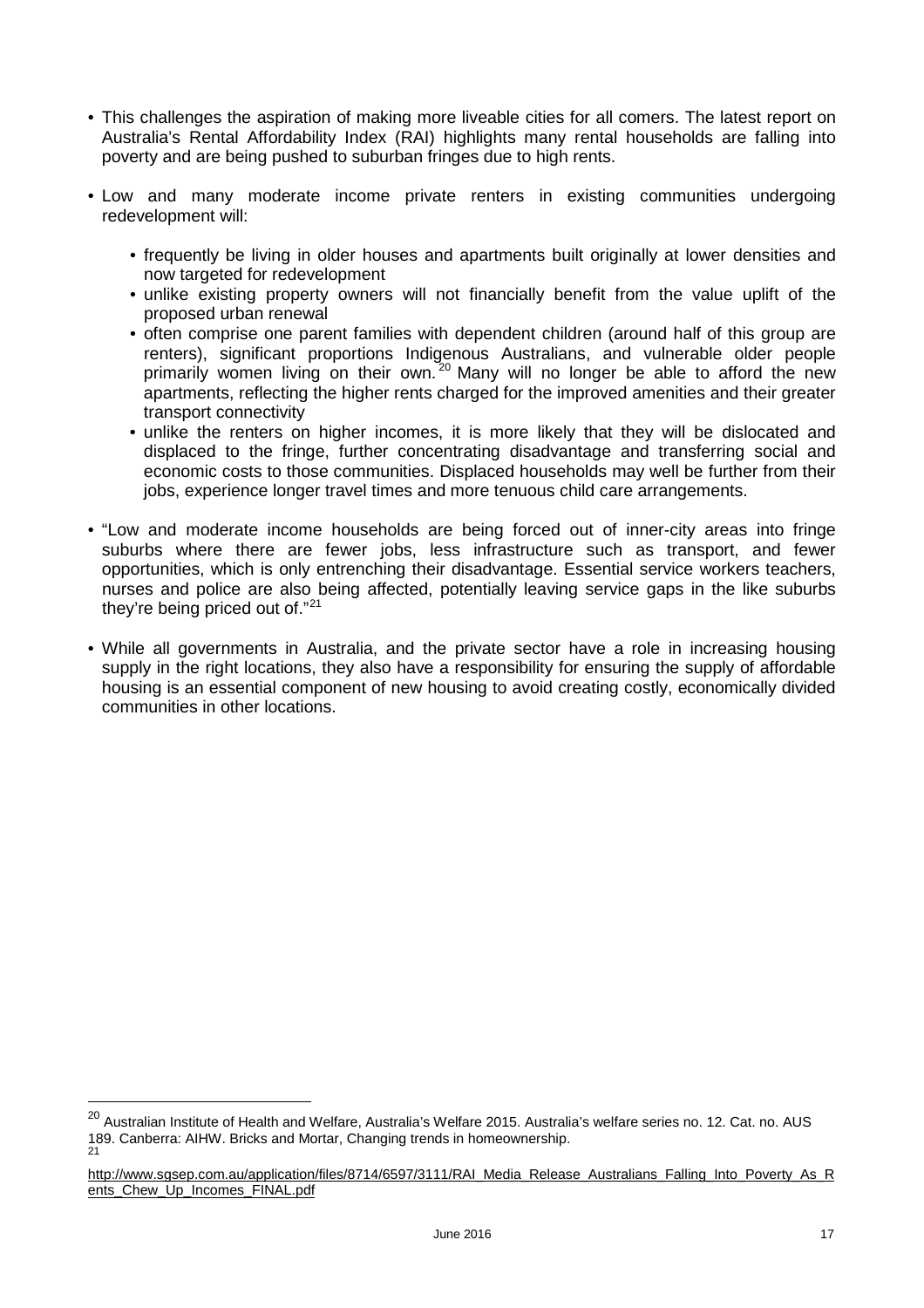## **5 How to best to deliver affordable housing under the Smart City agenda**

This section examines the opportunities and challenges of supplying affordable housing within the Smart Cities agenda, options for connecting with City Deals and participating in value capture. It also highlights other mechanisms and measures that will help facilitate better outcomes.

## *5.1 Engaging with the big opportunities and challenges*

Potentially there are many benefits arising from a planned strategic engagement with the development of our cities that incorporates new affordable rental housing supply.

These benefits include transitioning to more liveable cities where all people can enjoy a better quality of life. This might be experienced as:

- material improvements to people's lives like shorter commuting times
- renewed economic dynamism with more jobs of the future
- environmentally sustainable places to live and make home
- urban renewal, innovation and culturally enriched communities
- collaboration by all levels of government, business and community organisations together with resident participation giving rise to more socially and economically inclusive communities.

This submission argues that housing that residents can afford is an essential platform from which a city's residents can then participate in this vision. Not-for-profit community housing providers can make an important contribution to the Smart Cities vision as investors, developers and managers of new affordable rental housing.

However, delivering this promise to all a city's residents brings this aspirational vision into sharp focus and helps ground it in reality. It begs the question how to design and fund this transformation so that all can share in it, in our mixed market driven economy?

There are many successful examples around the world that we can draw upon in the USA and UK. Major global cities like London, New York, Hong Kong as well as regional cities like San Francisco, Seattle and Manchester have responded to this challenge with graduated responses of affordable housing provision.

This section seeks to highlight some suggestions on how a framework for the Smart Cities Plan can be enhanced to more fully realise these benefits.

Key elements include options for incorporating affordable rental housing into City Deals through:

- Commonwealth incentives to drive performance
- targeting affordable rental housing to people who need it
- introducing measurable outcomes and smart targets
- leveraging new policy, planning investment synergies and regulatory reform
- national institutional infrastructure
- value capture for funding affordable housing
- fostering transparent governance.

### *5.2 City Deals*

**•** Under the Smart Cities Plan, City Deals offer a key mechanism to develop collective strategic plans for growth and commit to actions, investments, reforms and governance needed to implement them in our urban centres. City Deals can be effectively tailored to the local and national objectives, with the focus on economic growth, jobs creation, housing affordability and environmental outcomes.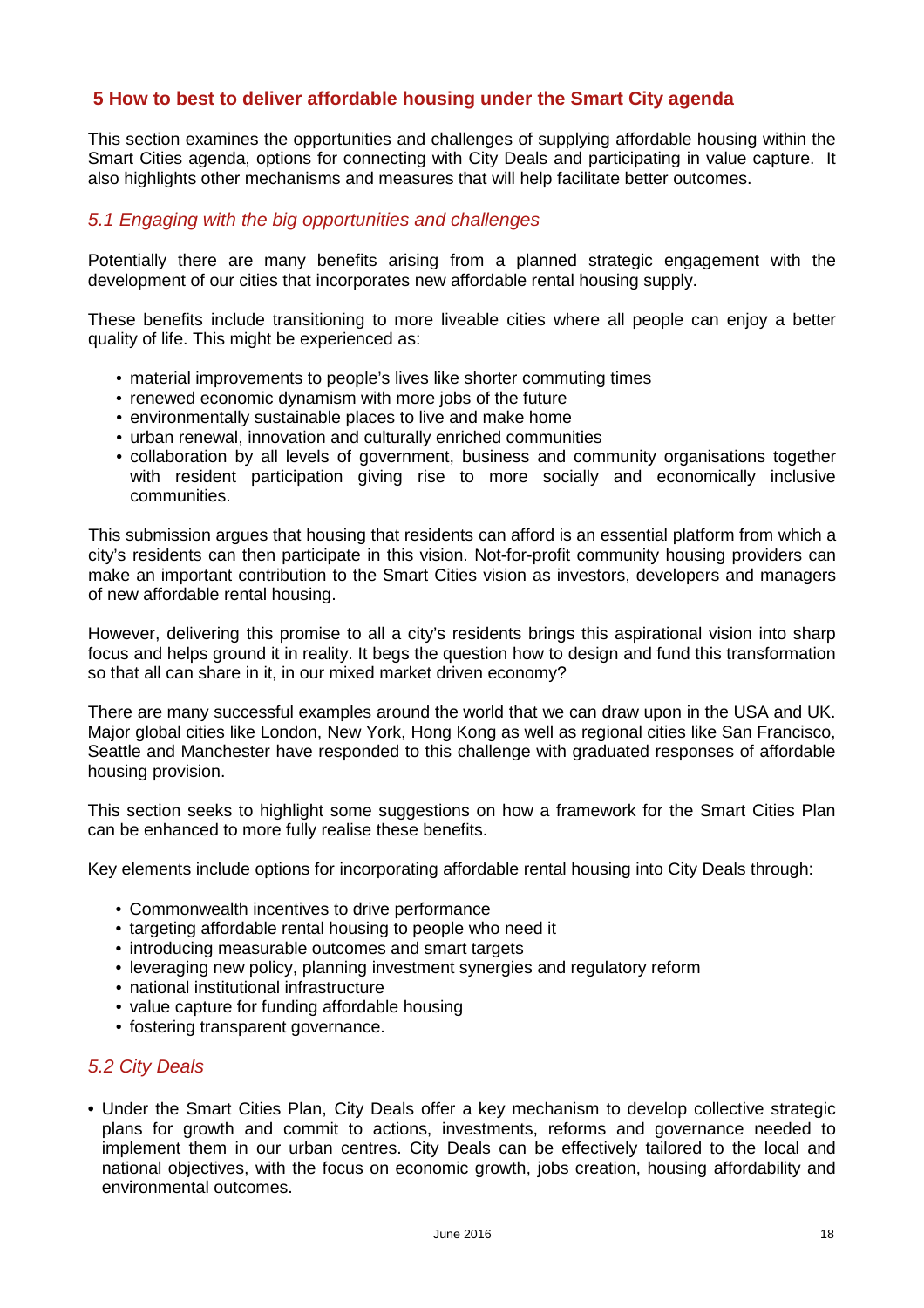- Different Australian cities have very different DNAs. City Deals need to respond to these differences, however some common principles and outcomes need to provide an umbrella to ensure fairness and equity is a common platform for the national Smart Cities Plan.
- The development of assessment criteria for City Deals will help to ensure core priorities and principles stay in focus. From a housing outcome perspective, they could usefully include the extent a proposal addresses housing affordability and poor housing conditions.
- The type and size of a city will always be important. The Smart Cities Plan aim to encompass a broad spectrum of Australian conurbations: with cities of all sizes - from global financial cities like Sydney and Melbourne, State and Territory capitals to smaller regional centres.
- This contrasts the approach of UK City deals which started with the largest and most economically important English cities and city regions outside of London (known as wave 1). Subsequent waves or rounds extended this approach to the next largest cities and cities with high growth. The Smart Cities Plan covers a more diverse group of urban centres at its outset some of which are growing rapidly while others will have static or declining populations.
- There is, however, opportunity in change. Undoubtedly establishing some different categories within Smart Cities Plan with corresponding outcomes and metrics would be helpful. This would recognise that one size can't fit all situations or respond to their diverse trajectories. Each housing strategy should provide a nuanced response to: changing demand; inadequate housing conditions; and unmet need for affordable housing supply.
- **•** It is through City Deals that affordable housing new supply will be leveraged. Accordingly, the leading registered community housing providers are eager to join with governments, business and communities to participate in their formulation.
- Analysis of the UK City Deals experience revealed a number of strengths of the approach that are instructive despite their different context $^{22}$ :
	- City Deals had been successful in bringing people to the table and creating closer working relationships incentivised by large scale and long term capital grant transfers from the central government to city-regional institutions
	- Deals empowered local actors to identify and make the case for bespoke and tailored approaches to their local needs using local knowledge in the process
	- Deals encouraged and promoted innovation amongst local actors that through a competitive appraisal process identified the best opportunity for delivering net economic growth
	- Deals provided a device for the centre to enable local governance reform.
- In the Manchester City Deal, for example, an additional £41.3 millions of National Affordable Housing Program was generated for Greater Manchester as a direct result of the Local investment Plan resulting in 981 additional new homes. $^{23}$  $^{23}$  $^{23}$
- Greater Manchester authorities, Homes and Communities Agency and Registered Providers worked together, monitoring take-up and ensured that an additional reserve of deliverable, high priority schemes continued to be available.

<span id="page-18-0"></span><sup>&</sup>lt;sup>22</sup> Peter O'Brien and Andy Pike, National Institute of Economic Review No.233, August 2015, City Deals,

Decentralisation and the Governance of Local infrastructure Funding and Financing in the UK, page R19-R20.

<span id="page-18-1"></span> $23$  Ibid R 21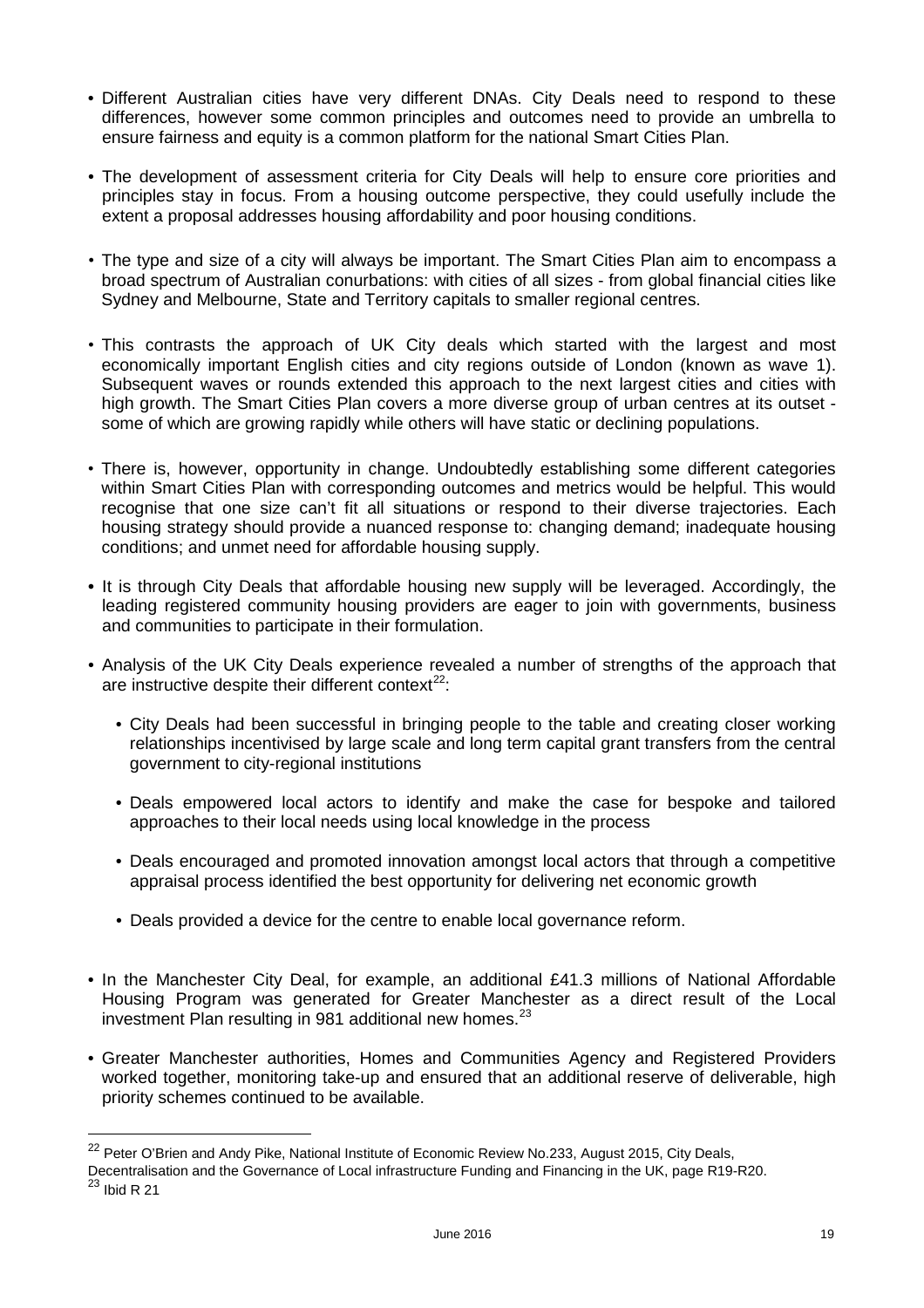- A deal making approach can also have its own pitfalls and risks that need to be managed.
- A city deal should be about more than delivering what is already planned providing something additional that builds on existing commitments. Establishing a baseline of what already exists and prior commitments will provide a shared picture for proponents and communities alike and help underpin a more transparent results based accountability.
- **•** The UK Smart Cities program that has run since 2011. While conscious of the different context, early analysis of the agreed 28 City Deals offers some helpful and instructive lessons for deal making and governance:
	- **•** clarity around the local capacity cities have at their disposal is important
	- **•** governance that helps overcome opaqueness in decision making is needed to bolster accountability, efficacy and transparency
	- **•** resolving uneven power relationships and the need for working collaboratively and in an at times competitive process need to be considered, and
	- **•** the inherent ad hoc nature of City Deals requires strengthened evaluation techniques to help prioritise infrastructure projects, capture learnings and transfer them between Deals.
- **•** Appendix 1 highlights some of the key risks and suggests some mitigating policy and governance options associated with implementing Australian City Deals.

## *5.3 Commonwealth Incentives to drive performance*

- Infrastructure Australia has suggested the use of Commonwealth funding incentives tied to a reform agenda as one way of embedding affordable housing in developments. $24$
- Commonwealth incentives paid to states, territories and local councils can provide a catalyst for embedding affordable rental housing as an integral part of a City Deal. The judicious use of incentives can drive change by making the attainment of performance targets a condition and trigger for their payment. In this way financial incentives can ensure that City Deals which set long term housing supply targets for the provision of a diverse and seamless mix of market, affordable and social housing are carried through on.
- While no single project is likely to solve a city's affordability problems by itself, a City Deal should not make things worse - but rather work to ensure there is no net displacement of lower income renting households and leave a net improvement to affordable housing supply as its lasting legacy.

### *5.4 Targeting affordable rental housing to those who need it*

- The idea of planning for cities where residents can access employment, schools, shopping, services and recreational facilities within 30 minutes of home is likely to be unattainable for those with incomes in the bottom quintiles without some form of targeted and concerted intervention.
- There is typically displacement of renters on static low and moderate incomes as the redevelopment process replaces existing older housing. This causes the less well-off to manage a longer commute, change jobs or move back home if this is an option.

<span id="page-19-0"></span><sup>&</sup>lt;sup>24</sup> As noted in the Infrastructure Australia's, Australian Infrastructure Plan, Priorities and reforms for our nation's future report, February 2016, Recommendation 2.1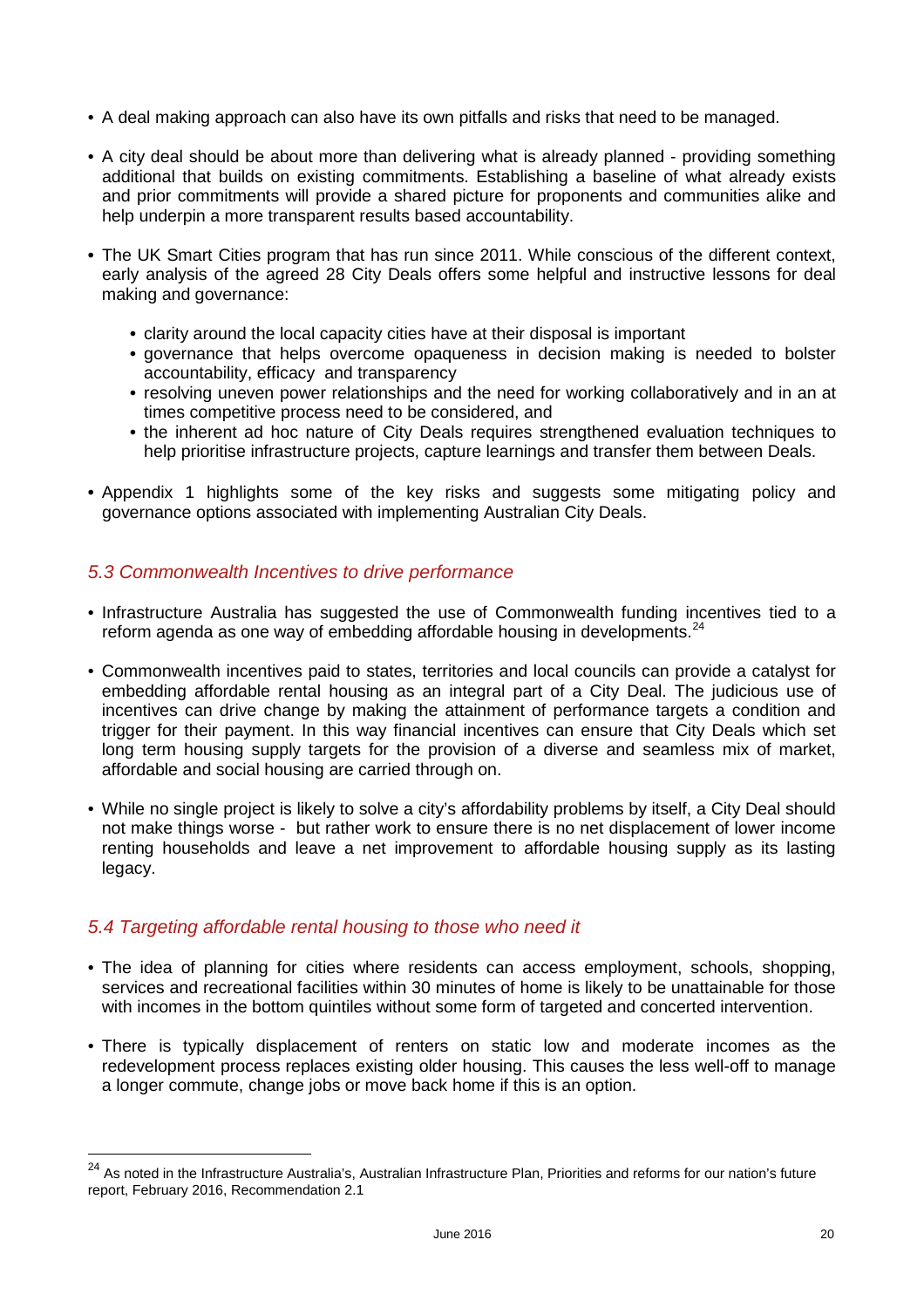- In the name of progress, those with the least voice or economic power can be unintentionally pushed to the side in a rush to achieve the larger transformational agenda.
- A transparent access strategy will be needed to ensure that the affordable housing that is created benefits those it was intended for. When rents are below market fairly conferring an affordable rent will undoubtedly require some eligibility and assessment criteria without being too heavy handed.
- Community housing providers can make a positive contribution to solving these access issues. Potentially this could occur through their judicious engagement as a strategic stakeholder working with local and state governments around setting household eligibility and assessment criteria based on their deep experience as administrators and managers of existing affordable rental housing.

## *5.5 Introducing measurable outcomes and smart supply targets*

- **•** City Deals with a focus on infrastructure investment reflect a major shift in accepted transport assessment methodologies. The growth benefits associated with infrastructure now become the central focus for the value for money assessment.
- **•** With prioritisation of infrastructure investment being made on the basis of the capacity of that infrastructure to deliver benefits such productivity improvements, jobs growth and affordable housing supply, new assessment tools will be needed.
- The stated intention to measure the success of the Smart Cities Plan and City Deals is commended. A rigorous commitment to greater accountability for spending and measuring progress will constructively focus all proponents. Participating community housing providers along with other proponents should be expected to play their part in an effective accountability framework.
- Elements of this accountability framework should include:

### *A baseline: 'a picture of where we started from'*

- A key step will be establishing a baseline of key city metrics and related data to assess project performance. These metrics should be developed carefully through structured stakeholder consultations to ensure they don't duplicate existing data collections.
- A baseline for each city will be critical to the design of target policies, reforms and capital investments to keep faith with their communities. Baselines, for example, will help to clarify whether new affordable housing is merely replacing existing dwellings or is achieving an overall net increase in the supply.

### *Setting measurable targets for deliverables*

• Setting unambiguous targets for all the key deliverables, accountabilities and timeframes will be critical to determining if we are achieving the desired impact. Setting targets for new housing including dedicated affordable rental housing supply will be an important part of this story.

### *Person centred outcomes*

- The goal of a 'people centred' approach will require this fine intention to be translated into measurable outcomes for diverse city users: commuters; tenants; homeowners; residents; and service users; employees; and employers.
- Person centred outcome measures will also be important for assessing whether people's lives have been improved by the changes and genuine productivity gains have been achieved. These metrics should be designed to show the penetration of reforms throughout the community. Importantly the measures should show the distributional affects across different income deciles.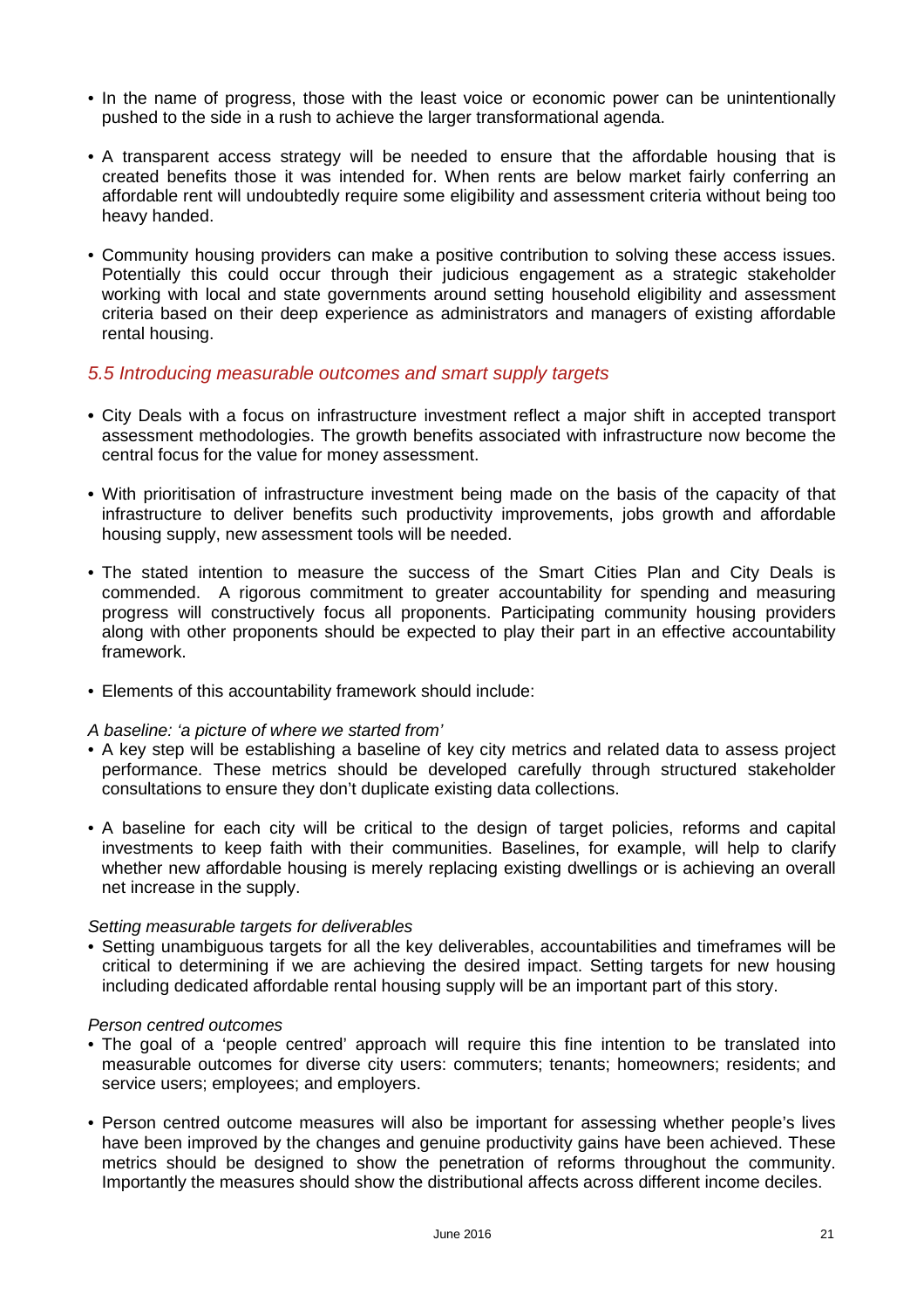#### *Smart targets for affordable housing (and other outcomes areas)*

- To support more effective tendering, it is proposed that further work be undertaken to produce *smart targets* for proponents to deliver. A smart target would be formulated to identify and respond to the provisioning gap and capacity limits. It would take into a range of pertinent supply and demand side factors and be set relative to the existing baseline.
- For example, a 'smart target' for affordable rental housing (as well as social housing and market rental housing) might take into account:
	- assumptions and principles about rent the tenant can afford to pay
	- relevant subsidy and return gaps for assisting each of the bottom four income deciles in the rental housing market (This would also provide a measure of the discount to market rent required and the extent market supply can address this need)
	- the incremental number of existing renters in housing stress who are affected by the City Deal renewal projects
	- the current supply of social housing
	- the negative impacts of living in alternative housing 'catchments'
	- the potential amount of new housing supply yield that will be possible
	- the amount of government infrastructure investment applied in the City Deal
	- the value of the any rezoning uplift associated with the City Deal to property owners
	- the minimum number of affordable housing years to be provided
	- the scheduling of when the new housing will be available for letting.
- Tender proposals for major renewal and rezoning projects would then be assessed against these smart targets to demonstrate the degree to which they delivered on the vision of 'liveable and productive city for all'.

## **A Social Value Bank for Australia**

 $\overline{a}$ 

The Housing Alliance (Homes North, Housing Plus and North Coast Community Housing) and the NSW Federation of Housing Associations are working together to bring to Australia a version of the UK Social Value Bank. They are working with Daniel [Fujiwara](http://www.simetrica.co.uk/) \*, SIMETRICA, and the Housing Associations Charitable Trust (HACT) in the UK to create a bank of methodologically consistent and robust social values for Australia. The "bank" provides access to financial proxies for a wide range of well-being values which can be used to conduct a basic assessment of social impact, provide evidence of value for money, and/or compare the impact of different programs. The values can also be used within a full SROI or Cost-Benefit Analysis.

### *5.6 Leveraging new policy reform, planning and investment synergies*

- City Deals can be used to incentivise coalitions of government and non-government actors to develop strategies under the Smart Cities Plan that leverage other major program reforms and business developments occurring nationally, within states and territories and more locally within particular cities.
- The Prime Minister highlights this opportunity in the Forward of *The Smart Cities Plan*, "The global lesson is that cities collaborate to compete. Success requires all tiers of government, the private sector and community to work together towards shared goals.<sup>[25](#page-21-0)</sup>

<span id="page-21-0"></span><sup>&</sup>lt;sup>25</sup> Australian Government, Department of Prime Minister and Cabinet, Smart Cities Plan 2016, page 5.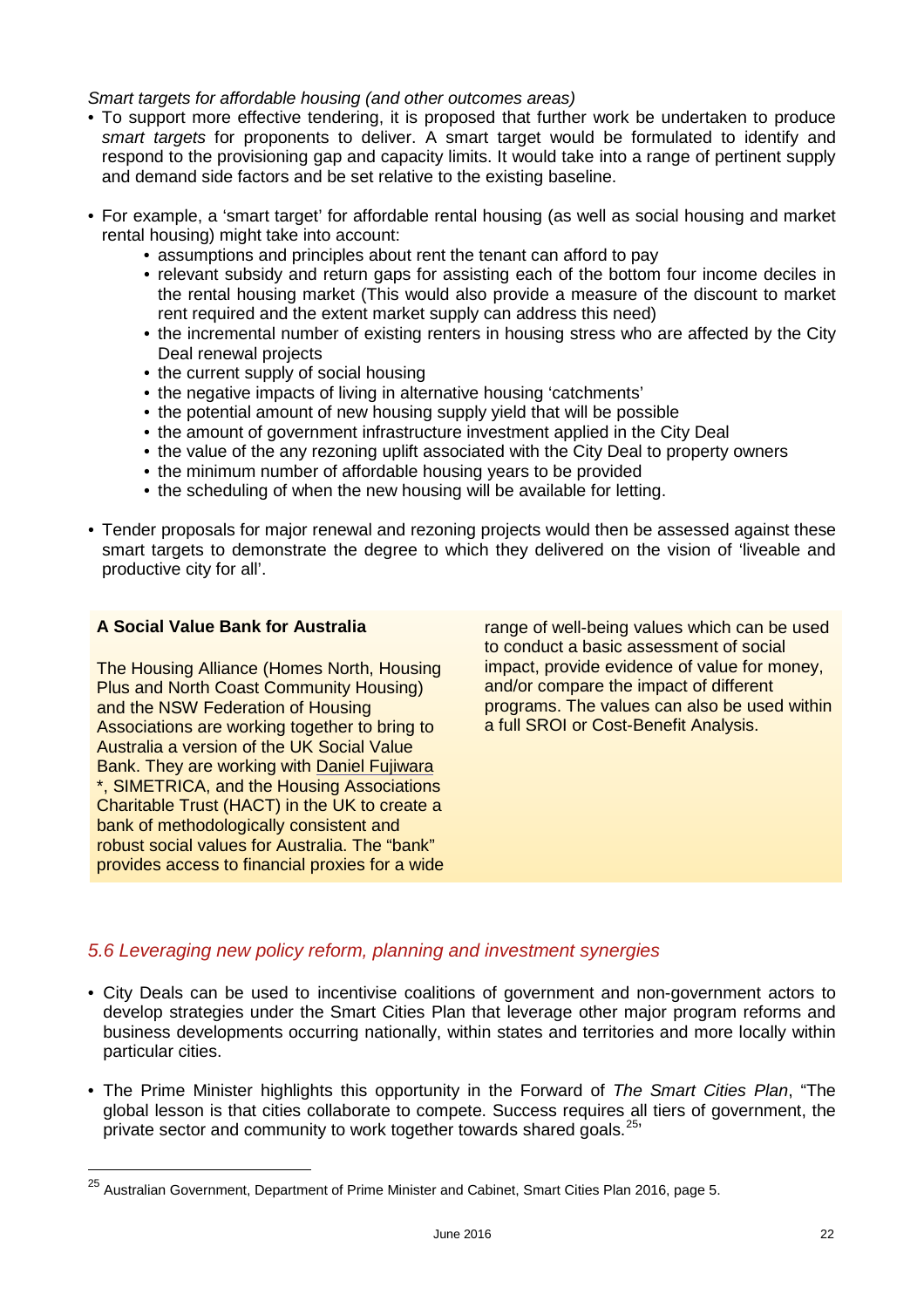- Exploration of these synergies can lead to credible propositions that better connect cities and their citizens to the Commonwealth Government's wider policy agenda. The same process can also enable local communities and businesses to tailor responses to local circumstances in creative and more productive ways.
- The Commonwealth's ground breaking reforms in Age Care; the National Disability Insurance Scheme; Clean Energy; and Welfare to Work are four immediate examples. Unambiguously most of the consumers of these large reform programs will reside in our cities.
- Another important synergy is around the efforts to create a mechanism for institutional investors to become involved in financing affordable rental housing. Proposals for exploring collaboration with the Commonwealth Treasury's *Affordable Housing Working Group* are strongly supported.
- This work can usefully investigate financing that minimises the impact on the Budget and synergies between their two agendas. Potentially the Working Group can help to unlock large scale private institutional finance for affordable housing, with the debt carried by community housing providers and other partners.

#### **Affordable Housing Financial Intermediary Project**

The NSW Federation of Housing Associations with funding support from the NSW State Government is undertaking a project to improve access of the Australian community housing industry to wholesale institutional finance. Access to institutional financial markets will:

- provide the industry with diversified financing options,
- develop institutional recognition of the underlying credit quality of the industry, and
- provide a better capacity to match financing tenor to asset life, reducing refinancing risk.

These developments will improve the availability and efficiency of financing to the affordable housing rental industry. The project proposes to develop a business case for the establishment of such a vehicle covering the legal structure; governance and regulatory requirements. It will involve considerable investor and government engagement.

The proposed organisation will aim to complement Commonwealth and State Government efforts to establish long term consistent policy settings, and predictable project pipelines and so help to create confidence and liquidity in the paper/debt security being issued.

### *smarter regulation and legislation*

- There are also regulatory synergies that can lessen the cost burden of doing business while better protecting consumers, potentially involving both state and federal laws.
- There is significant scope to investigate improving government regulation across key areas of the Cities agenda to make it easier to undertake strategic planning, invest and do business. Some of the key areas that have particular relevance to affordable housing provision (and therefore community housing providers) include:
	- Establishing affordable housing as an asset class in government tax legislation and regulation. This would, along with other measures, enhance the development of innovative and more attractive mechanisms for financing affordable housing and leveraging potentially billions of dollars of off budget investment.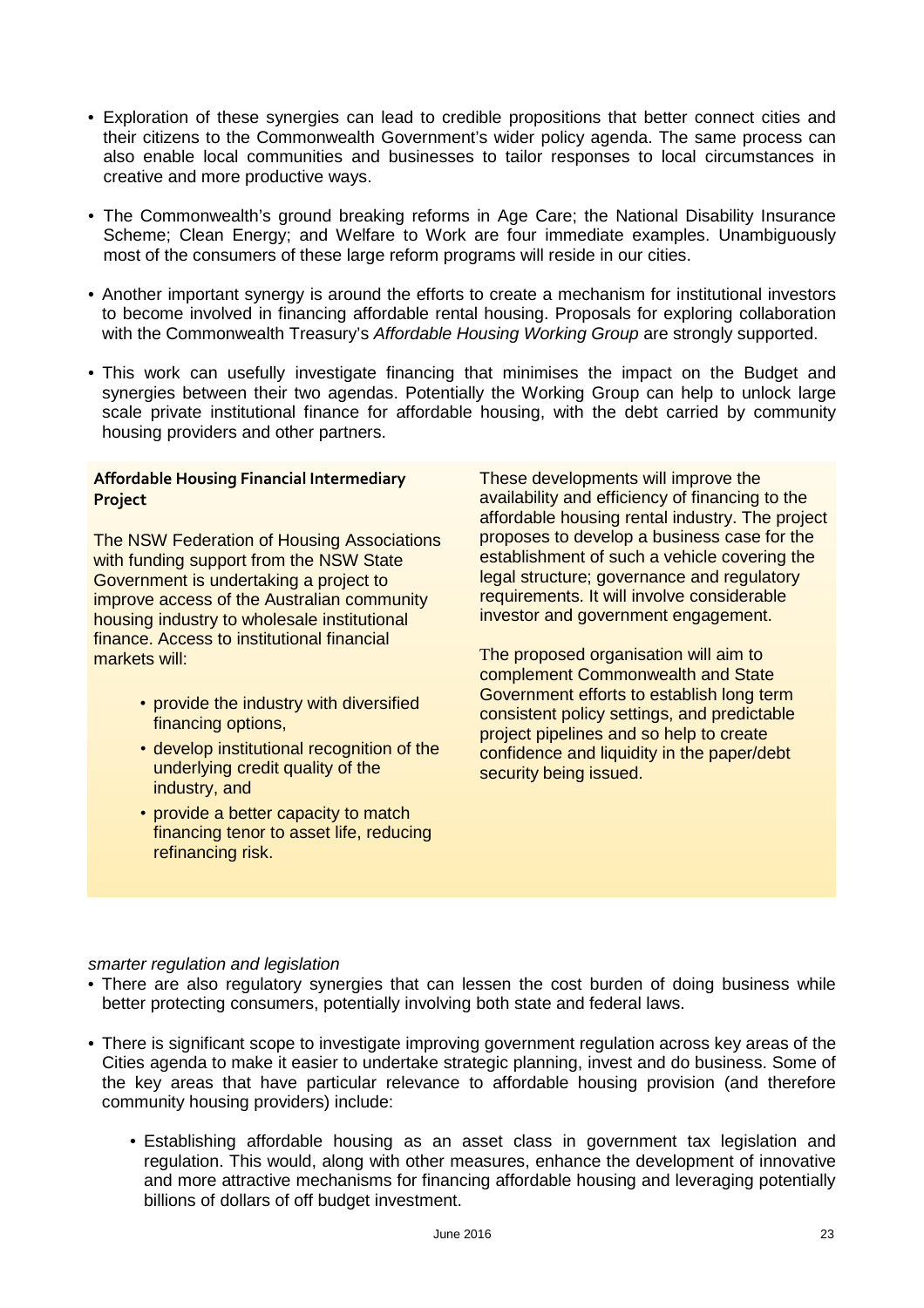- legislating reforms to planning mechanisms to incorporate mandatory provisions for affordable housing, helping to locate new housing developments close to public transport networks, enabling the creation of well-connected and safe residential precincts that allow residents to work, shop and access services closer to where they live
- There are opportunities to review state and territory based tenancy and tenure rules and regulations to modernise laws and give renters better access to affordable housing as well as greater certainty and security around their living arrangements.
- Reviewing regulations and reducing red tape impacting on the competitiveness and operation of community housing providers.
- In relation to this last issue, the current state of play in relation to the National Regulation System for Community Housing (NRSCH) is sub-optimal. Although the NRSCH, a multi-state system with mirrored legislation in all states except Victoria and Western Australia, does allow for national community housing providers operating in multiple jurisdictions, the practices of state policy and funding agencies are not similarly uniform. The practical issues arising from some states not being in the system and the lack of uniformity in the approaches of state funding and policy, underpin barriers of entry, increase costs and heighten risks for community housing providers and their lenders.
- Some of these proposals touch upon quite sensitive issues of state and territory sovereignty. One option to help overcome this would be for Commonwealth City Deals incentive payments to be strategically linked to an opt-in menu of reform settings and choices. This could maintain state and territory discretion and decision-making while providing a potent catalyst for jurisdictions to revisit and modernise previous policy positions based on their merits.

## *5.8 New national institutional infrastructure*

- New requirements for affordable housing rental supply will generate multiple, simultaneous delivery demands across the country as they will form integral parts of City Deals. To avoid wasteful duplication, higher finance costs and project delays, a concerted national approach should be adopted. All would benefit from greater consistency, lower transaction costs, business rigour and accountability.
- A national co-investment and delivery strategy has the potential to radically expedite the delivery of affordable rental housing as essential social infrastructure within City Deals. It would give private sector partners and investors greater confidence in the underlying arrangements and strengthen their ability to manage risks.
- While led by the Commonwealth Government, the national approach would be co-designed with the community housing industry and State Governments. Potentially Commonwealth incentive payments and direct investment could provide the catalyst for their establishment and facilitate their widespread adoption.
- Four complementary elements of the strategy should include:
	- the establishment of a National Affordable Housing Finance Corporation to enable the community housing industry to access wholesale institutional finance for affordable housing projects
	- the establishment of a National Affordable Housing Securities and Investment Bureau for marshalling, layering and distributing Commonwealth funding and loans,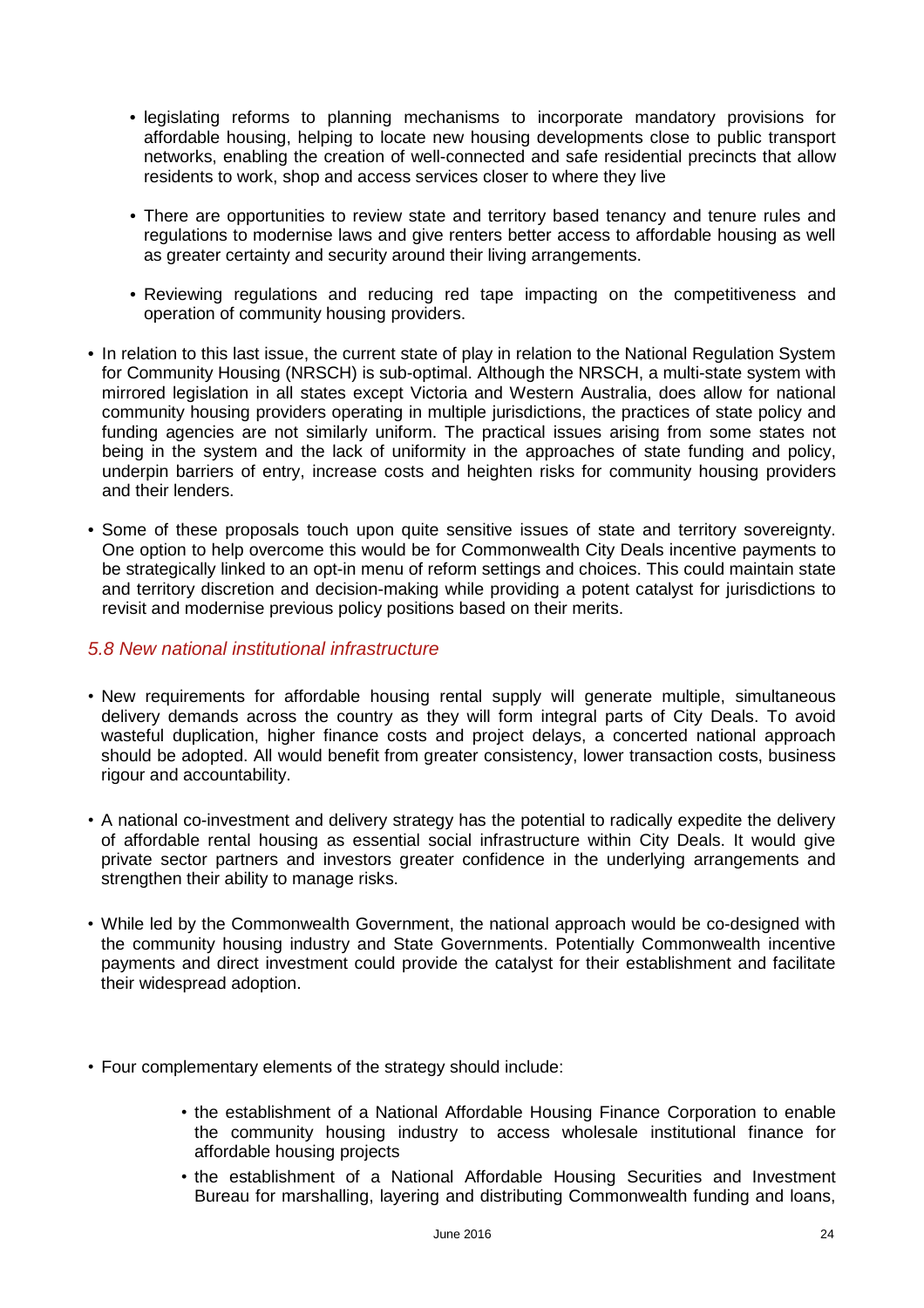incentive payments, Commonwealth land contributions and loan guarantees for affordable rental housing supply. The Bureau could also record and track matching jurisdictional City Deal contributions and advise on the release of incentive payments.

- the broader penetration of the National Regulatory System for Community Housing to all jurisdictions
- the establishment of a National Housing Supply Office to assist in the rigorous merit based assessment of affordable housing proposals against broader supply and demand indicators.

### *5.7 New business opportunities*

Potentially community housing providers can make use of their unique position as an investor/owner/developer/builder/manager and perform new problem solving-solution seeking roles for the Smart Cities agenda. Some interesting new business opportunities for participating community housing providers and their partners are highlighted below:

- *using government land - within the orbit of a City Deal that is close to new transport infrastructure and is slated for redevelopment - to provide with a mixture of new social housing, affordable housing and private housing.* In many urban locations State Housing Authorities and community housing providers will already be significant land holders and landlords. Some City Deals will no doubt include public housing estates with dwellings at the end of their useful life.
- Potentially elements could include:
	- Master planning and community consultation building on a robust needs assessment and other evidence
	- High quality designs aligned with delivering attractive but compact urban forms
	- Partnering with support and employment providers to promote workforce participation and stable tenancies
	- Options for reducing high concentrations of social and economic disadvantage
	- Competitive tendering to encourage consortia to package land, housing, finance and community housing expertise. Potentially this approach could build on the experience of a range of programs including: *Communities Plus (*a program of renewal and new supply administered by the NSW Land and Housing Corporation); the NSW Social and Affordable Housing Fund; and Renewing Our Streets and Suburbs by Renewal SA. [26](#page-24-0)
	- Independent cost benefit analysis that incorporates and values consumer outcomes.
- *• rethinking and testing new quality housing design and integrated digital solutions for living in the smart city of the future,* within affordable housing demonstration projects that aim to support a wide diversity of residents. Potentially design elements could:
	- offer smart online registration for affordable home lettings
	- accommodate the (future) use of shared, driverless electric vehicles
	- provide high rise apartment living built to universal design standards complete with sprinkler services, dual lifts, communal stairs and smart sensor technology
	- enable mixed tenure arrangements through shared equity offerings to first home buyers
	- offer direct access to pedestrian friendly urban green space

- Renewal of 4500 Housing Trust homes within 10km of the city by 2020
- 200 homes to have kitchen and bathroom upgrades
- Delivery 0f 1000 Housing Trust Homes in 1000 days
- Transferring property management of 5000 Housing Trust homes to Community Housing

<span id="page-24-0"></span><sup>&</sup>lt;sup>26</sup> Renewing Our Streets and Suburbs is renewing housing to offer more choice, improved housing and better connected communities in South Australia.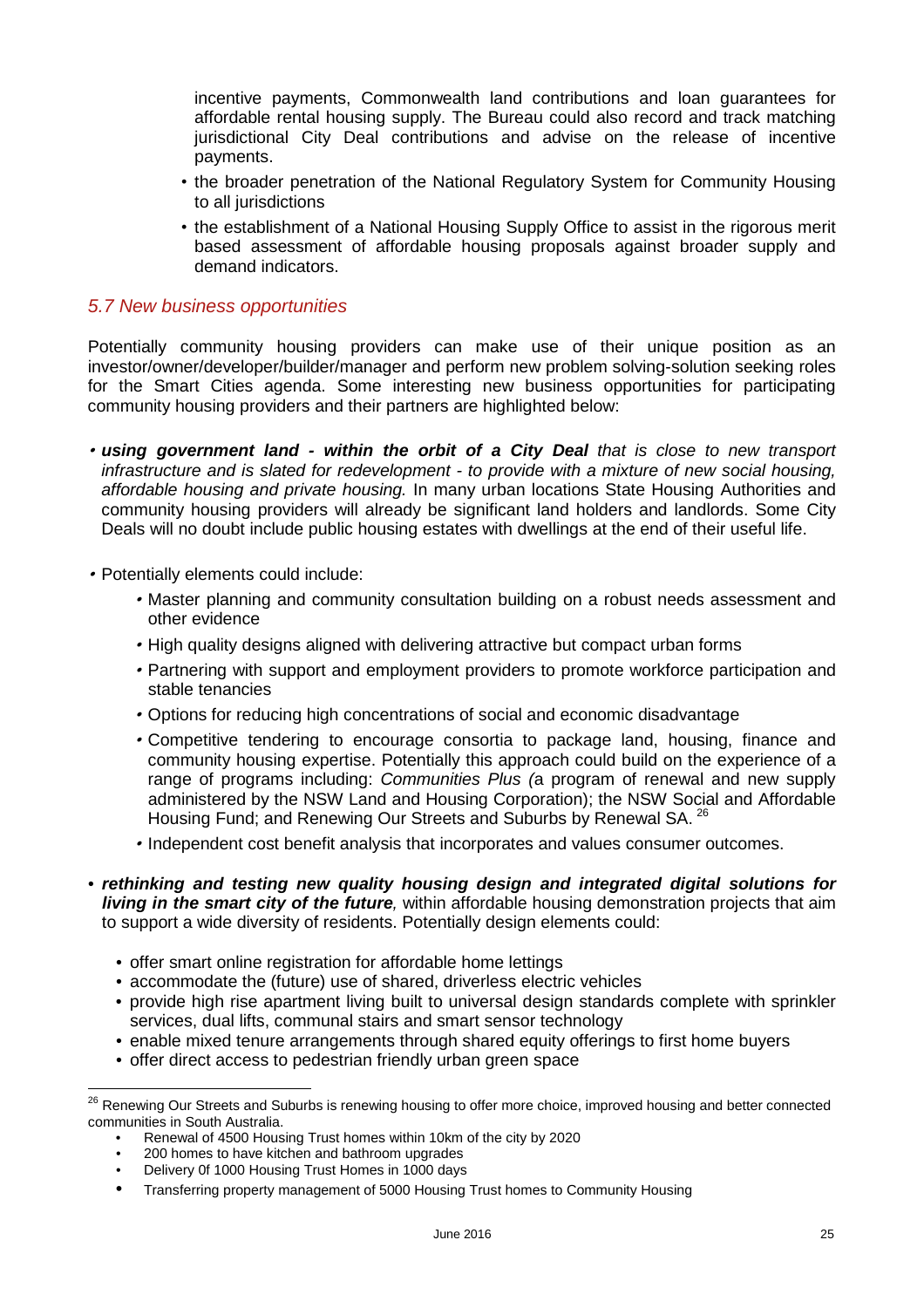- integrate clean and renewable energy, passive solar design for climate control and improved thermal comfort - all designed to save vulnerable lives and protect living standards as well as the environment
- deliver super-fast internet service the home work space and provision for the 'internet of things' and real time devices.

- *• protecting land corridors for transport infrastructure at a lower cost to State and Commonwealth governments,* particularly when compulsorily acquiring property later will be challenging for communities. The aim would be to lower infrastructure project costs by helping to secure existing housing sites in land corridors well ahead of major infrastructure construction. Community housing providers operating as consortia members would potentially:
	- contribute to site purchase using off-budget private finance and share in value capture (land prices can however rise well in anticipation of investment and planning change);
	- manage residential buildings prior to redevelopment;
	- under contract, grant priority access and use of the site to the infrastructure partner for the construction and operational phases; and then
	- on completion, receive some of any new residential apartments for sale, as an affordable housing dividend in transit- oriented developments along transport corridors.

**Common Equity NSW (CENSW) - Narara Eco Village – An innovative approach to expanding shared equity ownership housing in a co-operative model**

The Narara Eco Village (CENSW) offers a full equity housing co-operative which is seeking the opportunity to include a rental housing cooperative within its boundaries in its second stage of development. While not formally recognised as co-operatives, the expanding 'co-housing' trend highlights a growing

demand in the housing market for cooperation in housing design and pooled purchase power to reduce housing purchase costs and deliver a tailored outcome for residents. Research is showing that the model may attract interest from older people who want an alternative to traditional retirement villages.

# *5.8 Value capture for funding affordable rental housing*

- Value uplift of property will normally occur as a benefit of publicly funded infrastructure bringing better connections to employment and services, shorter travel times and new opportunities for investment in development and urban renewal.
- New infrastructure projects tend to make the land around them more valuable. Public investment in a new rail line or motorway can generate huge increases in surrounding land values. In part the increase derives from improved accessibility for existing residents and businesses. Value is added again when land is rezoned, and then when development is approved by government for increasing height and density. In cities where many people struggle a travelling up to 90 minutes on average to get to work housing offering a 30-minute commute will realise higher rents from people who can afford to pay.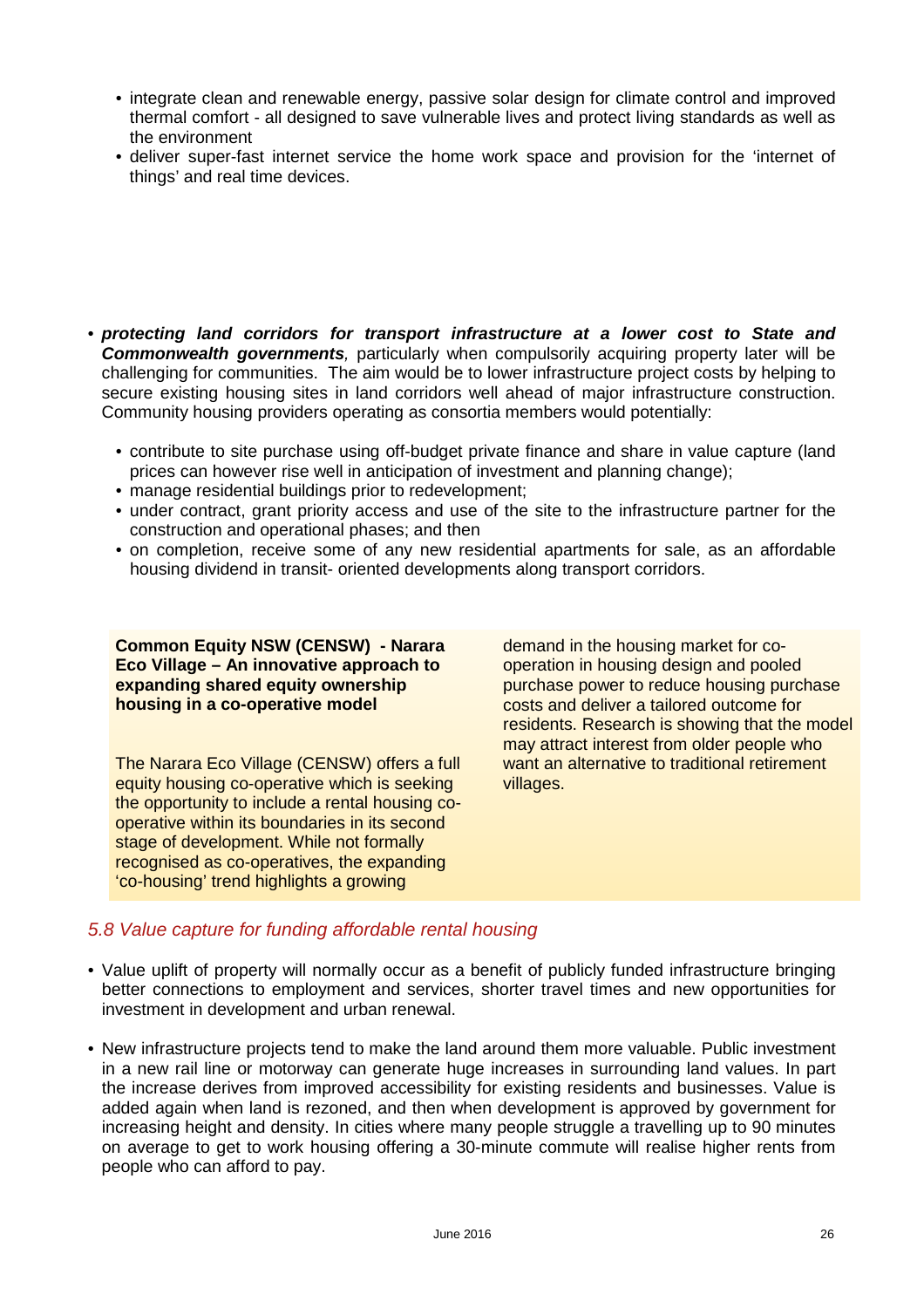- 'Most world class cities have invested in fast, efficient public transport systems to provide viable alternatives to passenger vehicles.<sup>[27](#page-26-0)</sup> In UK, the City Deals with a strong transport infrastructure component secured the largest additional public investments. [28](#page-26-1) These developments often offered opportunities for land use rezoning and produced high densities and potential for value capture. $^{2}$
- Value capture secures some of the benefits delivered by public investment to offset the costs of infrastructure provision, including socially beneficial infrastructure like schools and affordable housing.
- Infrastructure Australia recently alluded to this opportunity in its Australian Infrastructure Plan 2016. 'Increasing the delivery of high-quality, medium to high-density development in established urban areas and close to transport infrastructure will provide Australia's four largest cities with a viable path towards more compact, affordable and environmentally-sustainable urban environments.'
- Value capture mechanisms seek to claw back some of the increased business revenue or land value. These funds are then allocated towards the initial costs of infrastructure provision. In the case of planning change, land value uplift can also help ensure that affordable housing for low and moderate income groups is included in new developments.
- In Hong Kong, a significant program of public rental and subsidised homeownership has been delivered as part of this model.<sup>[30](#page-26-3)</sup>

### *Mandatory affordable rental housing contributions*

- It is private renters on relatively static, low incomes that are most challenged by the changes and are those least likely to participate in the benefits flowing from new investment.
- One consequence of infrastructure investment is that new market based housing rents rise to reflect the improved amenity and the supply of existing affordable rental housing diminishes. A price premium for locations now enjoying improved access to transport and new housing makes staying in their existing community untenable for many renters. A clear connection exists when lower income renters become priced out of their old neighbourhood.
- Because of this nexus, it is recommended that changes which encourage higher density development also activate some form of value capture or betterment gain to fund the provision of affordable housing.
- Potentially this would see some of the proceeds of a value capture agreement being made available to fund new affordable housing supply. Particular priority would be given to those situations where existing rental housing was replaced or the number of residential dwellings was substantially increased.
- A commitment to provide affordable rental housing, as part of a larger general supply strategy, is required, so that the whole of a community shares in the positive impacts of transformational infrastructure along with business owners and taxpayers.
- It is important that smart targets for affordable housing supply form part of the core package of the value capture arrangements.

<span id="page-26-0"></span><sup>&</sup>lt;sup>27</sup> Smart Cities Plan, page 12

<span id="page-26-1"></span><sup>&</sup>lt;sup>28</sup> Peter O'Brien and Andy Pike, National Institute of Economic Review No.233, August 2015, City Deals, Decentralisation and the governance of Local infrastructure Funding and Financing in the UK, page R21<br><sup>29</sup>Nicole Gurran, Stewart Lawler, The Conversation June 22, 2016, What is value capture and what does it mean for cit-

<span id="page-26-2"></span>ies, <https://theconversation.com/explainer-what-is-value-capture-and-what-does-it-mean> [30https://theconversation.com/explainer-what-is-value-capture-and-what-does-it-mean-for-cities-58776](https://theconversation.com/explainer-what-is-value-capture-and-what-does-it-mean-for-cities-58776)

<span id="page-26-3"></span>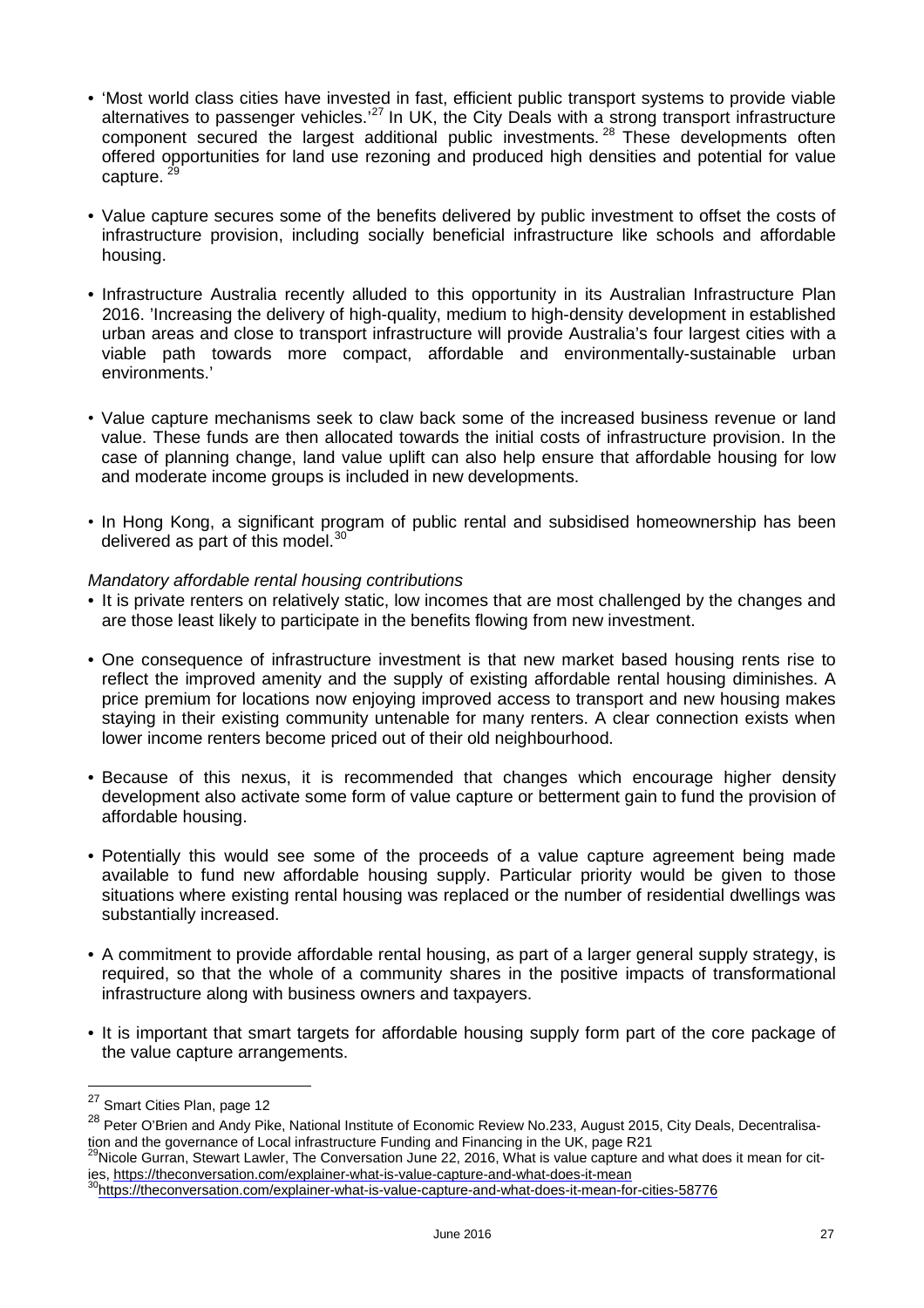- Notably affordable housing supply was a key component of the Greater Manchester City Deal at it outset. 'Building on this good practice and the precedent set by Government in allocating resource from the Growing Places Fund to the Combined Authority and LEP, Government and Greater Manchester should establish a Housing Investment Board, which would set up an investment fund, utilising national investment streams and locally generated resources to develop new housing, both for market sale and affordable access, initially on land in public ownership. It would also identify opportunities to bring additional empty homes back into use.<sup>[31](#page-27-0)</sup>
- Because of the competing uses for value capture, leaving considerations of affordable housing funding to the end, can see affordable supply commitments progressively traded off or excluded from the process.
- The proposal to consider value capture early on in the design of planning schemes and incorporated into business cases is strongly supported. This will help to ensure that value capture is embedded in a City Deal's infrastructure investment plans.
- The application of value capture in the Australian context will, however, need to address three issues:
	- Often land prices rise well in anticipation of investment or planning change, so a robust framework for value capture should be in place before such speculation occurs.
	- Value capture should not discourage development. This will require paying close attention to project viability when setting capture requirements
	- Robust mechanisms for collection are needed either through the planning process, as an ongoing property tax, or when land is sold. $32$
- However, where some other form of value capture predates a proposal, such as mandatory inclusion zoning scheme for affordable housing supply, value capture expectations would need to be adjusted to take this into account.

## *5.9 Governance*

 $\overline{a}$ 

- Governance structures for City Deals are critical to their success.
- 'The governance structures employed to implement a deal are just as important as the mechanical details of the deal itself. It is important to establish a suitable structure for the specified geography, to ensure that all stakeholders are held accountable to responsibilities and that benefits from the deal are realised and shared across the combined region'. $\mathbf{S}$
- Commonwealth leadership in this complex arena is especially welcome. The cross portfolio nature of City Deals risks fragmentation. A whole-of-government approach will be important to draw the many threads together, with leadership and direction from the Prime Minister. A program of City Deals may require a Cabinet Sub-committee to ensure the range of interests are harmonised and the overall program objectives are maintained.

<sup>32</sup> Nicole Gurran, Stewart Lawler, The Conversation June 22, 2016, What is value capture and what does it mean for

<span id="page-27-1"></span>cities, <https://theconversation.com/explainer-what-is-value-capture-and-what-does-it-mean-for-cities-58776>

<span id="page-27-0"></span><sup>31</sup> Greater Manchester Combined Authority (GMCA), *Greater Manchester City Deal*, Greater Manchester Combined Authority, Manchester, 2012, viewed 28 March 2016, *<*https://www.gov.uk/government/ up-

<span id="page-27-2"></span><sup>33</sup> [http://atrf.info/papers/2015/files/ATRF2015\\_Resubmission\\_117.pdf](http://atrf.info/papers/2015/files/ATRF2015_Resubmission_117.pdf)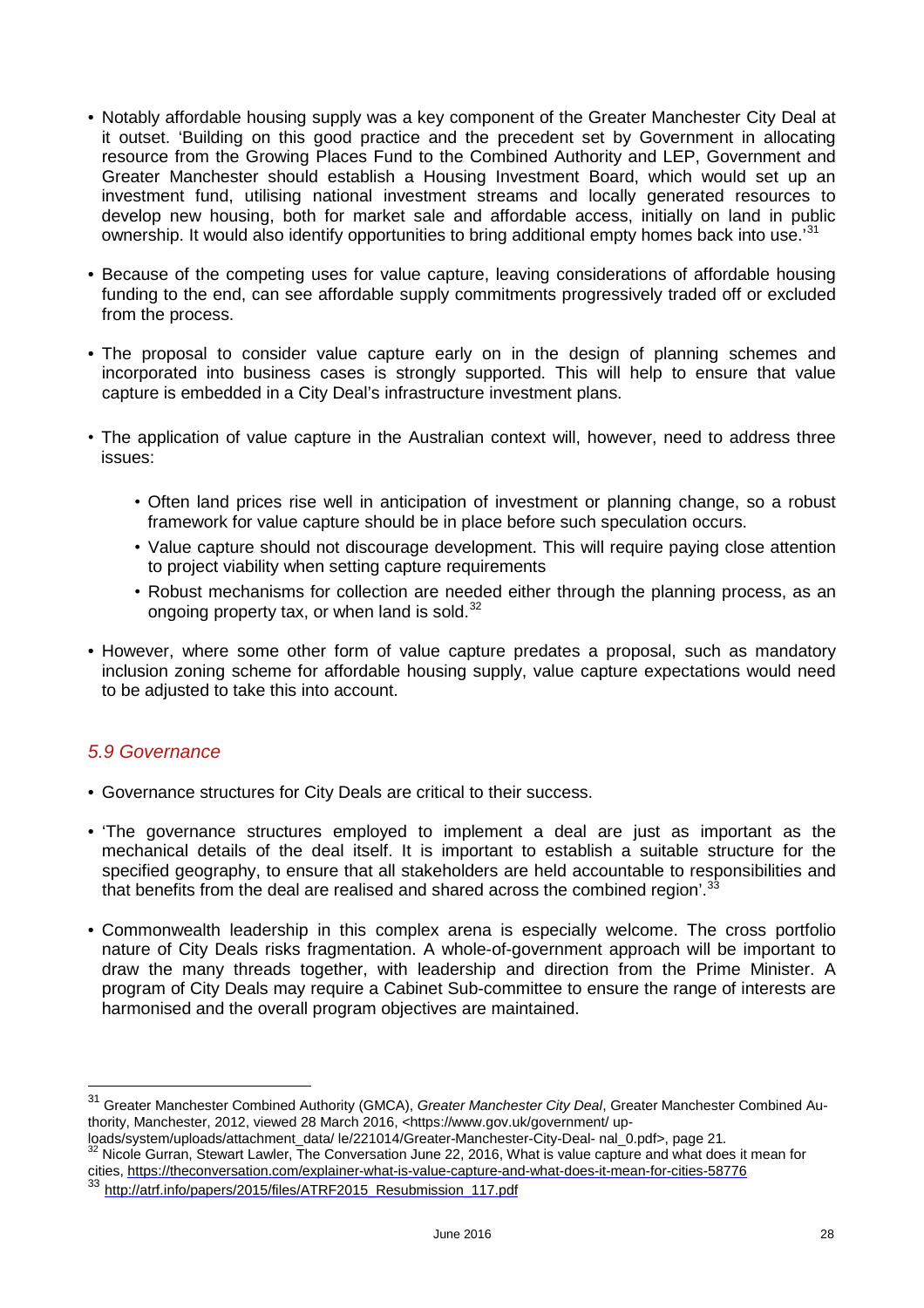- The problems cities face are often inter-related and that all levels of government need to work productively together, and with other sectors: departmental silos within government can get in the way of strategic planning; and scarce public resources need to be invested wisely.<sup>[34](#page-28-0)</sup>
- The private sector, both commercial businesses and not-for-profits, can also leverage their strengths and bring to the governance table the right mix of dynamism, responsiveness and adaptability that will be critical for success.
- Unfortunately, the process of deal making can leave vulnerable people voiceless and underrepresented. The early participation of registered community housing providers in the deal making can help to redress this risk and avoid affordable housing's costs and benefits being trade-off by other proponents who do not have the same long term commitment to wellfunctioning communities.
- An unintended consequence of Australia's layered system of federal, state and local government regulations is that it can hold back, distort and blur decision-making, adding cost to major transport infrastructure and urban renewal projects but often without producing much benefit.
- The Smart Cities Plan and City Deals therefore creates interesting opportunities to test new governance models. Some of these options are also discussed in appendix 1.

<span id="page-28-0"></span><sup>34</sup> <sup>34</sup> <http://www.architectureanddesign.com.au/features/comment/city-deals-nine-reasons-this-imported-model-of-urb>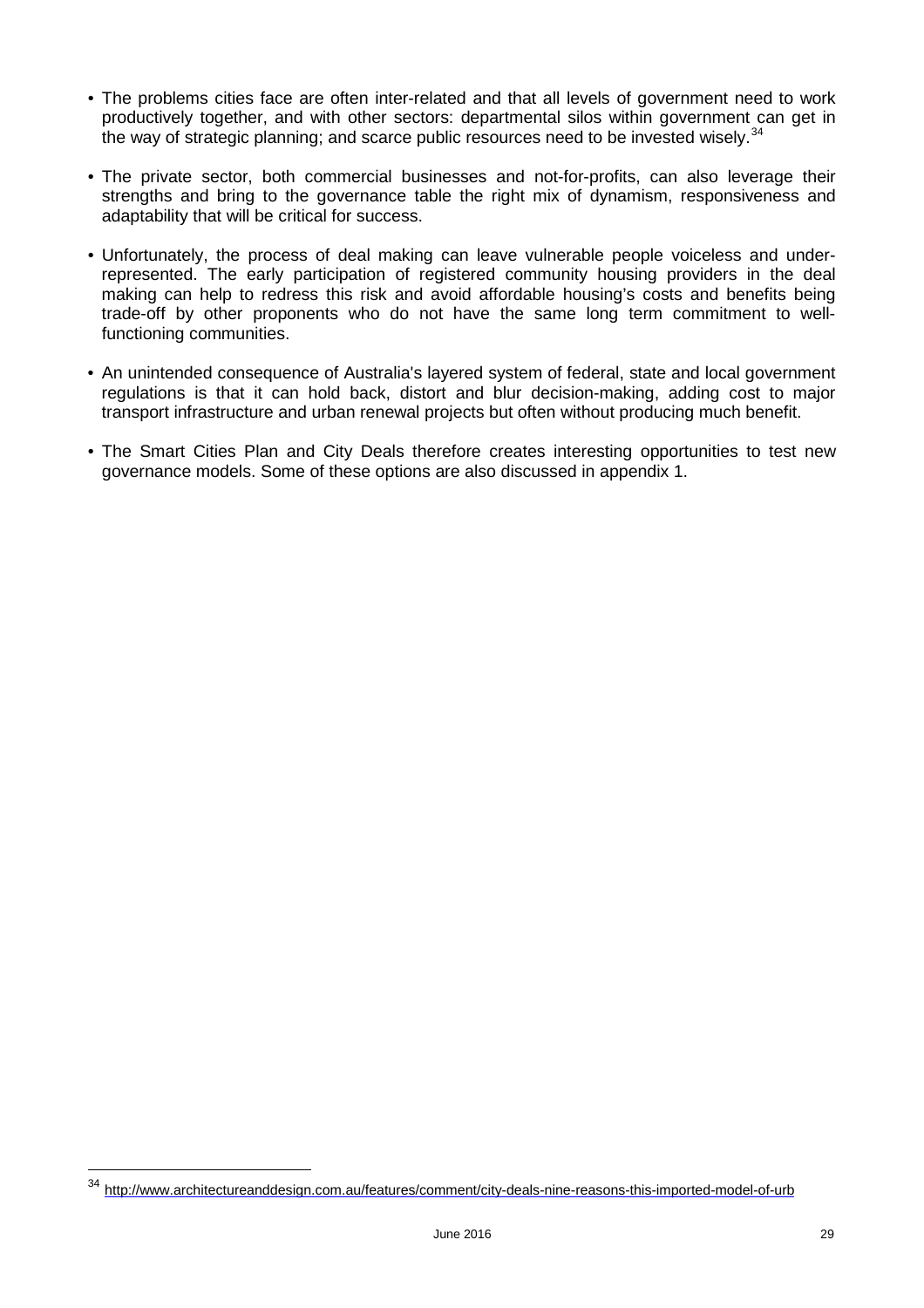## **6 Recommendations**

The Smart Cities Plan sets out the Australian Government's vision for our cities, and a plan for maximising their potential. The Plan intends to prioritise projects that meet broader economic and city objectives such as accessibility, jobs, affordable housing and healthy environments.

Critically it envisages that City Deals for specific urban centres will provide a focus for developing collective plans for growth, funding and investment.

The Prime Minister and the Assistant Minister for Cities and Digital Transformation launched the Plan on 29 April 2016 and have sought broad community feedback on its ideas.

In response, this submission from industry peaks representing community housing providers across Australia recognises that the problem is complex and requires problem solving that transcends our existing models.

Undoubtedly Smart City Deals, can be transformational and contribute to a larger, stronger, more productive and inclusive Australian economy.

Both equity and productivity are interrelated issues for communities and both need to be central concerns to our endeavour.

Governments are striving to increase workforce participation, improve school retention rates, reduce long term unemployment and build the skills for the future, need to extend Smart City policies to drive welfare reform, support higher educational performance and contain pension expenditure and burgeoning health costs of our ageing communities. A well housed population can positively assist with each of these challenges.

Affordable rental housing is critical to the central connectivity, social and economic inclusion and productivity agendas of Smart Cities. Housing located close to improved public transport services will assist with workforce mobility and provide access to training opportunities and new and better employment prospects.

Affordable rental housing provision needs to become an essential plank of the Smart Cities Plan. A stable place to live can help people to shift from welfare to work or get a better job that avoids the problems of social dislocation. Affordable housing close to services and jobs, can help families to break the cycle of disadvantage by maintaining a stable consistent educational experience for their children. It can encourage greater workforce participation by securing access to childcare services nearby to work opportunities or their home.

#### *This submission proposes the following recommendations for the consideration of the Department of Prime Minister and Cabinet:*

1. The adoption of a set of equity and productivity principles that can be applied to all Smart City initiatives to ensure that the entire community gets to enjoy the greater opportunities presented by Smart Cities.

In the affordable rental housing arena, these equity and productivity principles would support:

• the targeting of affordable rental housing to low and moderate income earners in housing stress.<sup>[35](#page-29-0)</sup>

<span id="page-29-0"></span> $35$  This would focus on households receiving incomes below the national median household income while giving attention to those in the bottom two income quintiles.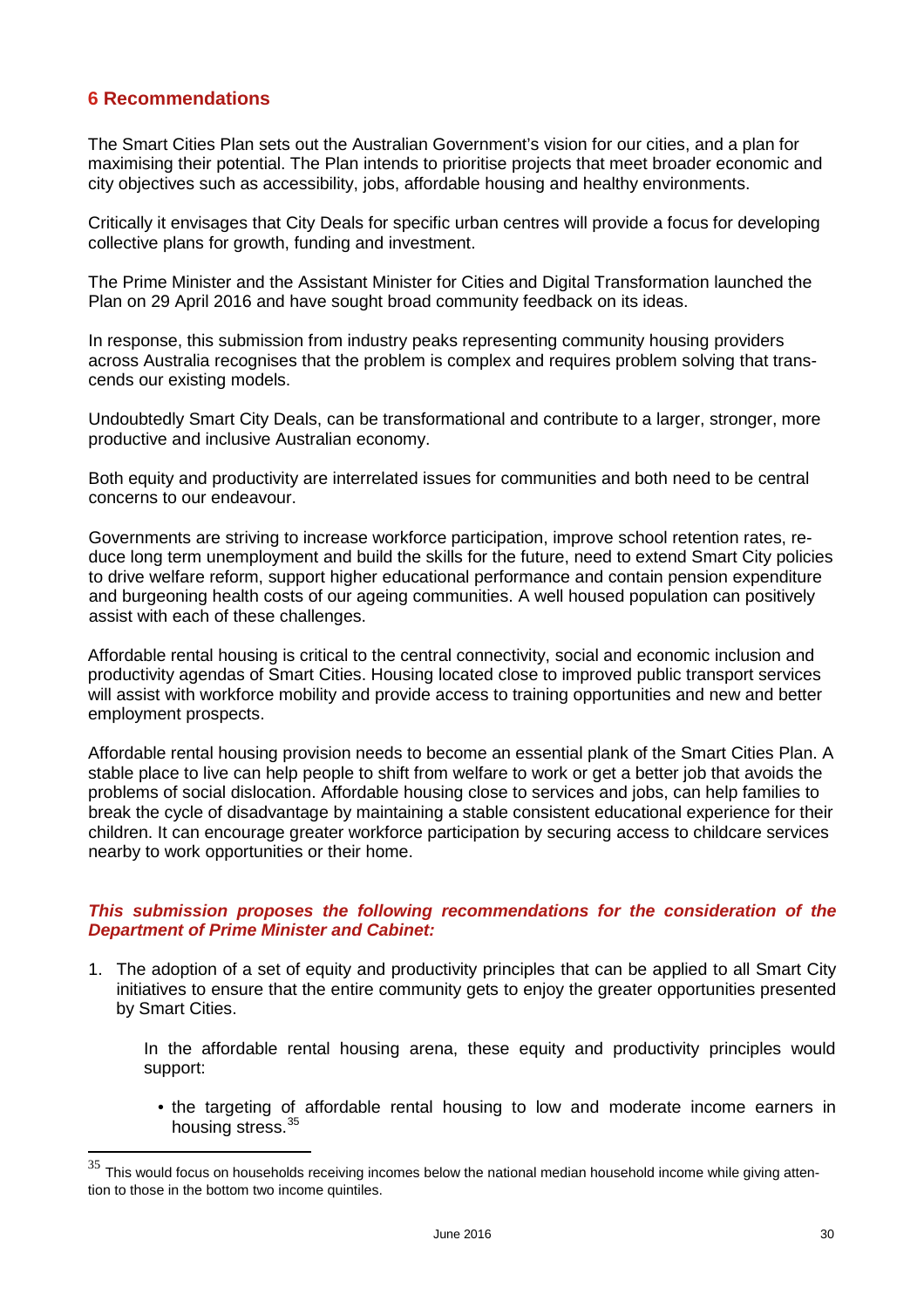- measurable person centred outcomes
- special attention to communities displaced by urban transformations that are part City Deals
- attracting finance from institutional investors to fund new affordable housing supply
- the exploration of new and innovative housing models that deliver a variety of housing options across different affordability points
- Strategic Commonwealth funding (incentives) being tied to improving consumer and community outcomes.
- 2. Support for the mandatory provision of affordable rental housing in City Deals, where there is a demonstrable shortage of rental housing that is affordable to low and moderate income households, as a discrete adjunct to increasing general housing supply.
- 3. As part of a concerted national approach to foster the delivery of affordable rental housing as social infrastructure within City Deals, the Commonwealth Government would develop a national co-investment and delivery strategy. While led by the Commonwealth, the national approach would be co-designed with the community housing industry and State and Territory Governments.

Four complementary elements of the strategy should include:

- the establishment of a National Affordable Housing Finance Corporation to enable the community housing industry to access wholesale institutional finance for affordable housing projects
- the establishment of a National Affordable Housing Securities and Investment Bureau for marshalling, layering and distributing Commonwealth funding and loans, incentive payments, Commonwealth land contributions and loan guarantees for affordable rental housing supply. The Bureau would also record and track matching jurisdictional City Deal contributions and advise on the release of incentive payments.
- the broader penetration of the National Regulatory System for Community Housing to all jurisdictions
- the establishment of a National Housing Supply Office to assist in the rigorous merit based assessment of affordable housing proposals. Assessments would take into account broader supply and demand measures as well as indicators of innovation, diversity and affordability outcomes.
- 4. Establish as part of City Deals, smart supply targets that include targets for social and affordable housing provision in urban renewal projects, that reflect a community's needs and opportunities for achieving new housing supply.
- 5. Formalise avenues for the community housing industry and its members to participate fully in the ongoing development of the Smart Cities Plan, City Deals and the national social infrastructure required to expand affordable housing supply.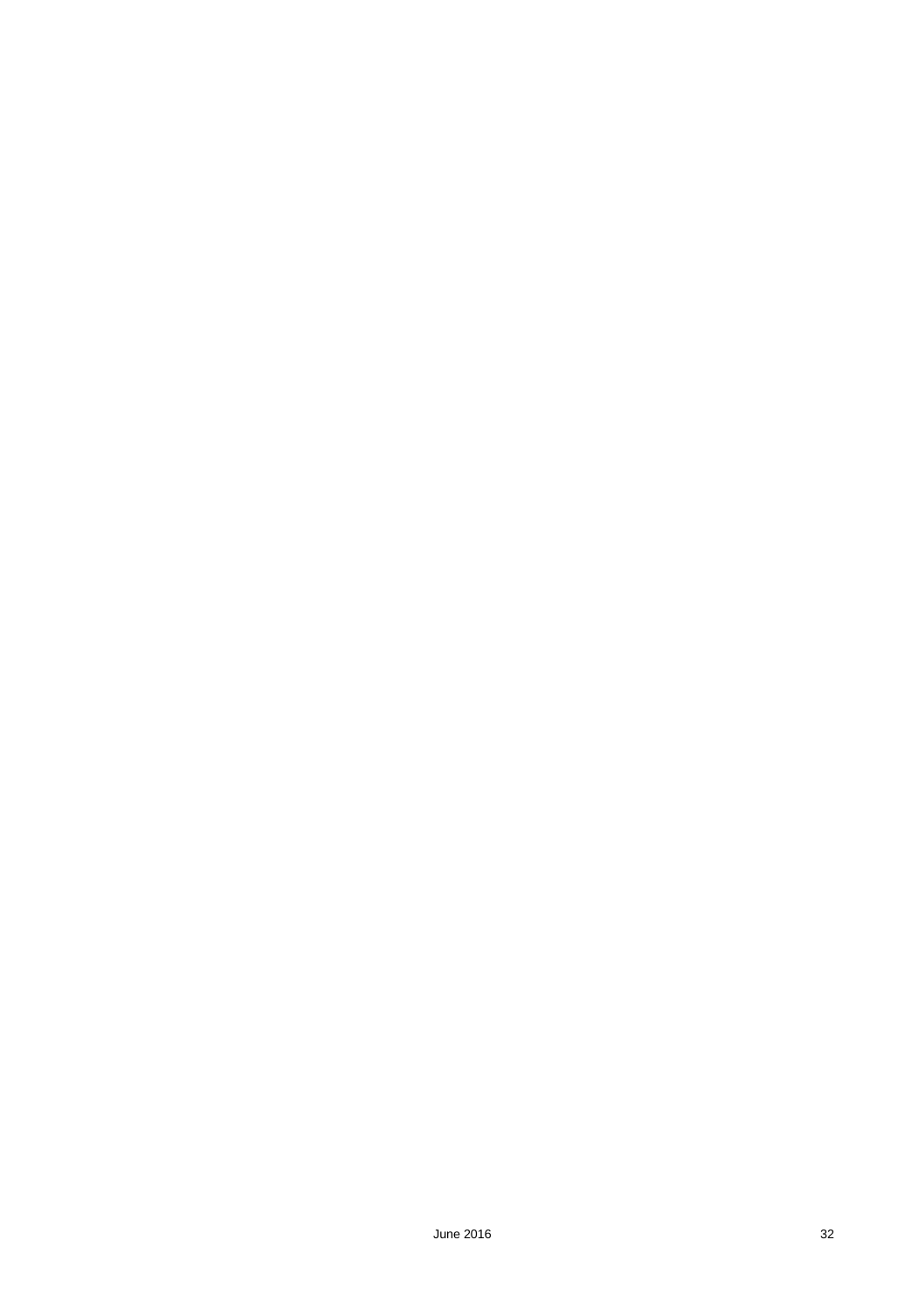# Appendix 1

| <b>POTENTIAL RISKS</b>                                                                                                                                                                                                                                                                                                                                                                                                                                                                                                                                                                                                                                                                                                 | <b>POLICY MITIGATION OPTIONS</b>                                                                                                                                                                                                                                                                                                                                                                                                                                                                                                                                                                                                                                                                                       |
|------------------------------------------------------------------------------------------------------------------------------------------------------------------------------------------------------------------------------------------------------------------------------------------------------------------------------------------------------------------------------------------------------------------------------------------------------------------------------------------------------------------------------------------------------------------------------------------------------------------------------------------------------------------------------------------------------------------------|------------------------------------------------------------------------------------------------------------------------------------------------------------------------------------------------------------------------------------------------------------------------------------------------------------------------------------------------------------------------------------------------------------------------------------------------------------------------------------------------------------------------------------------------------------------------------------------------------------------------------------------------------------------------------------------------------------------------|
| City Deal making becomes veiled in secrecy with planning<br>and performance become opaque and unaccountable to<br>the public                                                                                                                                                                                                                                                                                                                                                                                                                                                                                                                                                                                           | Provide an upfront public commitment in each City Deal to<br>a better quality of life and more liveable cities for all<br>through:                                                                                                                                                                                                                                                                                                                                                                                                                                                                                                                                                                                     |
| Structured billion dollar financial deals, commercial in-<br>confidence agreements between high level parties,<br>Cabinet-in-Confidence protocols and the application of<br>strong public probity standards in the tender processes<br>will, with all likelihood, discourage deep community<br>engagement and undercut the process for building<br>support for change.<br>The great heterogeneity of our cities, successive<br>governments and the long delivery timeframes can easily<br>enable accountability for the promised benefits to be<br>eroded and ultimately not delivered.<br>An highly prescribed output based approach can stifle<br>innovation and limit thinking about technology solutions<br>first. | ~ clear measurable and sustainable outcomes for people<br>and places (with smart targets) reflective of the city's<br>DNA, population needs, local amenity and business<br>opportunities linked to funding and financial penalties for<br>not delivering<br>$\sim$ a commitment to improve social equity and enhance the<br>productivity and participation of people on the margins<br>~open real time data reporting agenda from Government<br>but with some support for local communities to make use<br>of it<br>~clear transparent planning parameters and processes<br>~early and sustained community engagement at the key<br>junctures of initial needs planning, solution design and<br>implementation phases. |
| Unpredictable negative consequences for those at the<br>margins of our communities<br>A multi-layered smart 'system of systems' approach<br>encompassing simultaneous investment in the Smart<br>Cities Plan engaging elements of value capture, digital,<br>new transport infrastructure, greater housing supply could<br>give rise to unpredictable and potentially unintended<br>detrimental consequences for the most vulnerable and<br>voiceless in our cities                                                                                                                                                                                                                                                    | ~In all City Deals place priority on assisting vulnerable<br>groups (like the homeless, the elderly, single parents and<br>indigenous peoples) some of whom will inevitably be<br>displaced by redevelopment and enabling local low<br>income households to better participate in the renewed<br>economy with the support of proportionate and proactive<br>funded strategies.<br>~Improved access to affordable housing should be an<br>essential and foundational element in all of the plans.<br>~Rigorous cost benefit analysis would be undertaken<br>looking explicitly at both business and social costs and<br>benefits                                                                                        |
| Lower amenity and services result in added congestion,<br>pollution and uneven service responses<br>Where increased density results from planning changes,<br>physical and social amenity could be adversely affected<br>as well as business viability harmed as urban renewal is<br>retrofitted in existing urban locations resulting in:<br>~poor environmental outcomes<br>~insufficient accessible public open green space<br>~more traffic and public transport congestion<br>~inadequate physical and social infrastructure (paths,<br>roads, cycle ways, schools and hospitals etc.)<br>~existing social and economic inequities becomes<br>exacerbated as they are relocated or priced out of new<br>offerings | Linking density increases to the development of<br>complementary Community Sustainability Plans by state<br>and local governments for physical and social<br>infrastructure with appropriate funding sources and<br>commitments<br>Linking increasing densities to standards and target<br>measures of services and amenity that will lead to<br>meaningful improvements for local communities<br>Commonwealth City Deals (and other) funding is linked to<br>performance triggers such as affordable housing and<br>services plans and service contributions. Adjustment<br>funding is available to ensure benefits are realised by<br>consumers and citizens.                                                        |